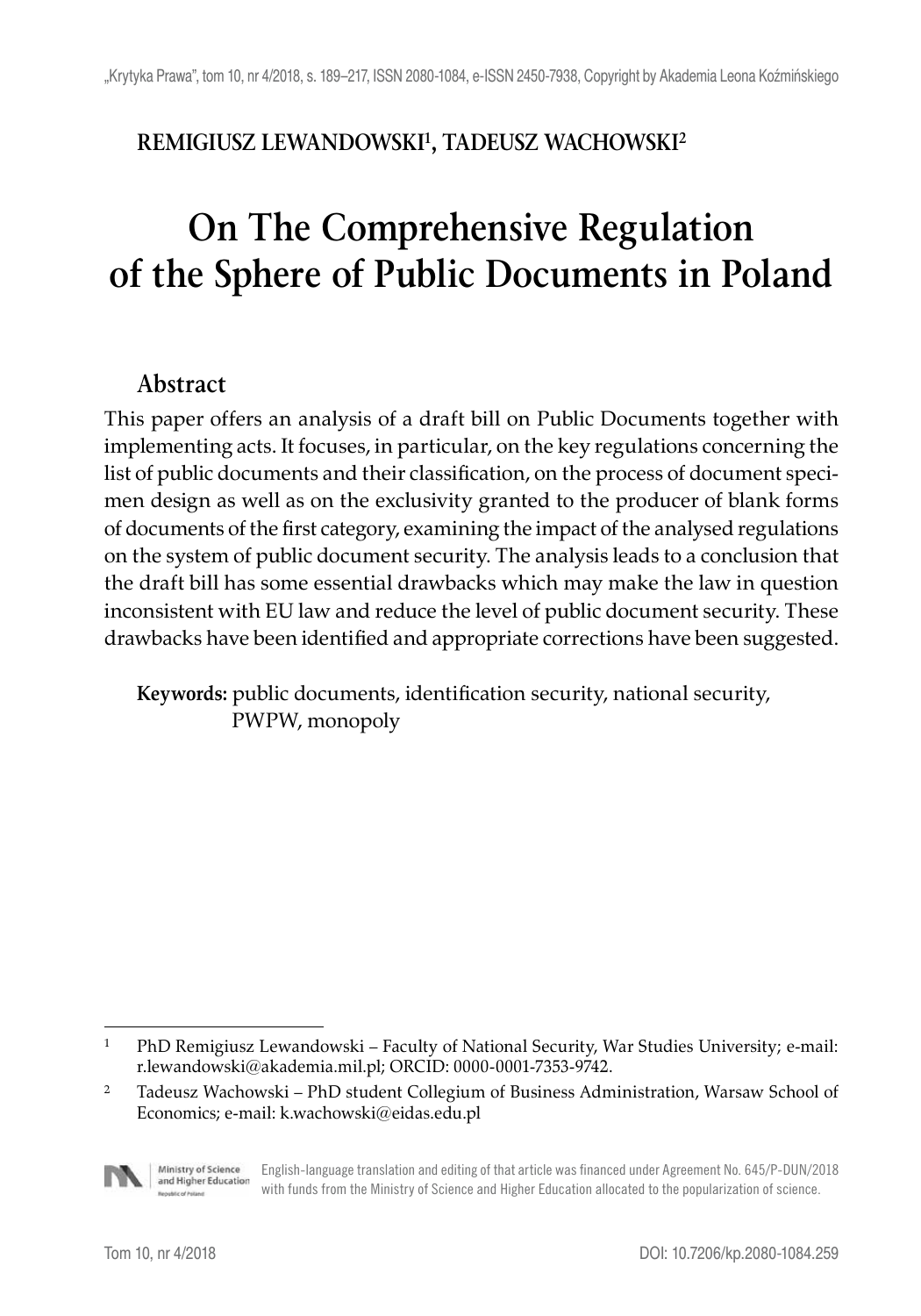# **Introduction**

Source literature has long called for a legal act that would regulate the area of public documents in Poland in a comprehensive manner.<sup>3</sup> The main reasons behind such calls include:4

- 1) no consistent vision and a rational, organised procedure when it comes to designing document specimens (and securing them), selecting the producer of public documents, supervising the emitted documents, and supervising documents that have become invalid,
- 2) no proper supervision over the full value chain of a document and over its lifecycle,
- 3) no standards in the area of managing considerable sets of public documents.

The lack of regulations in question results in a range of negative practical consequences. In both legal and economic circulation we can find, after all, public documents designed by their issuers against the fundamental principles of designing documents and insufficiently or inappropriately secured against the threat of being counterfeited or altered. Moreover, there are initiatives to design new documents, the design of which is actually already flawed as described above.5 It is also necessary to point to the prevailing high number of offences against the credibility of documents, property, and economic turnover.

In this context, introducing a legal act regulating the area of public documents seems to be a rational and necessary measure. The legislative initiative taken in that scope shall thus be considered a welcome effort. However, the content of the

<sup>3</sup> R. Lewandowski, *O potrzebie regulacji sfery dokumentów publicznych*, [in:] R. Cieśla (ed.), *Zagadnienia dowodu z ekspertyzy dokumentów*, Wrocław 2017, pp. 289–302; idem, *Bezpieczeństwo państwa a bezpieczeństwo dokumentów publicznych i banknotów*, [in:] M. Goc, T. Tomaszewski, R. Lewandowski (eds.), *Kryminalistyka – jedność nauki i praktyki. Przegląd zagadnień z zakresu zwalczania przestępczości*, Warszawa 2016, pp. 290–291, 297–298; M. Goc, *O potrzebie uregulowań prawno-organizacyjnych problematyki dokumentów publicznych*, "Człowiek i Dokumenty" 2009, 13, pp. 7–12; *Projekt ustawy o dokumentach publicznych*, "Człowiek i Dokumenty" 2006, 3, p. 7.

<sup>4</sup> R. Lewandowski, *O potrzebie regulacji*..., p. 291.

<sup>5</sup> An example can be the design of the health insurance card of 2015; see: R. Lewandowski, *Analiza nowej koncepcji elektronicznej karty ubezpieczenia zdrowotnego*, "Polski Przegląd Nauk o Zdrowiu" 2016, 3(48), pp. 308–313.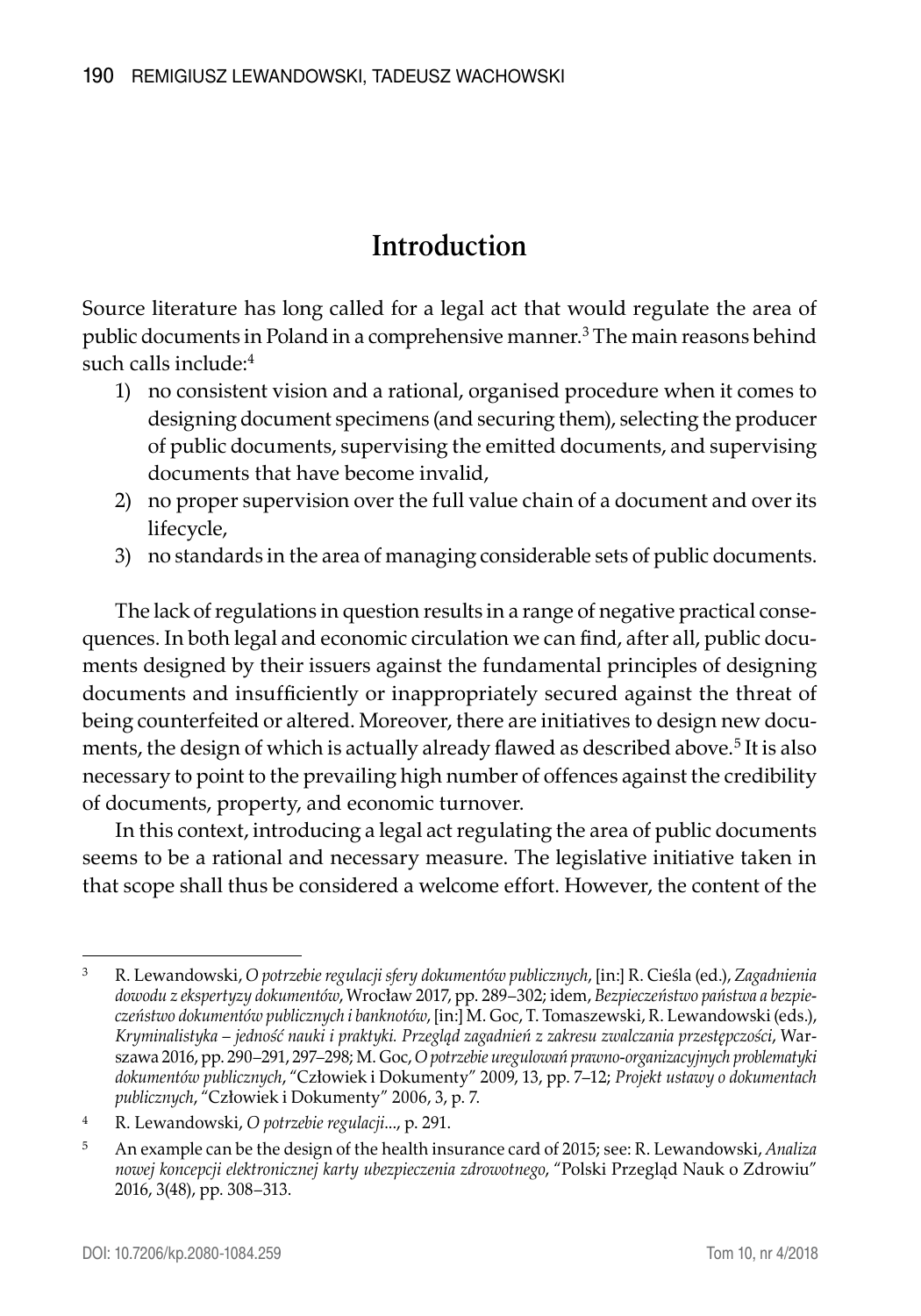government's draft bill on public documents with the drafts of the implementing acts of 20 December 2017<sup>6</sup> causes some serious reservations regarding the substance.

The draft bill of the act in question comprises 12 chapters including the following:

- 1) general provisions,
- 2) categories and minimum measures to secure public documents against being falsified,
- 3) design guidelines for public documents specimens,
- 4) producing blank forms of public documents,
- 5) controlling the producers of blank forms of public documents,
- 6) obligations of an issuer of a public document and a public functionary,
- 7) principles of storage of public document blank forms and public documents,
- 8) Public Document Register,
- 9) committee for public documents,
- 10) penal provision,
- 11) amendments to the existing provisions,
- 12) transitional, adjustment, and final provisions.

# **General provisions**

The framework of the subject matter of the draft bill defined in such a manner does not raise any questions and is compliant with the calls made by scientific and expert environments.7 A significant part of the general provisions covered in chapter 1 includes definitions of the terms used in the draft bill, including Article 1, section 2, which deserves particular attention as it defines the notion of the system of security of public documents as: designing, producing, storing, and verifying the authenticity of public documents as well as initiating changes in the measures applied to secure public documents against acts of falsification based on an analysis of cases of such documents being falsified, improving the level of education in the area of knowledge about public document security, and cooperation with international institutions and organisations dealing with public document security. The attempt to include the notion of the full document lifecycle in the definition of the system of security of public documents is surely praiseworthy. But it is still necessary to stress that the definition fails to cover an important stage of the cycle in question, i.e. the stage of managing documents withdrawn from circulation (when they e.g. have

<sup>6</sup> Sejm paper no. 2153.

<sup>7</sup> R. Lewandowski, *O potrzebie regulacji*..., p. 293.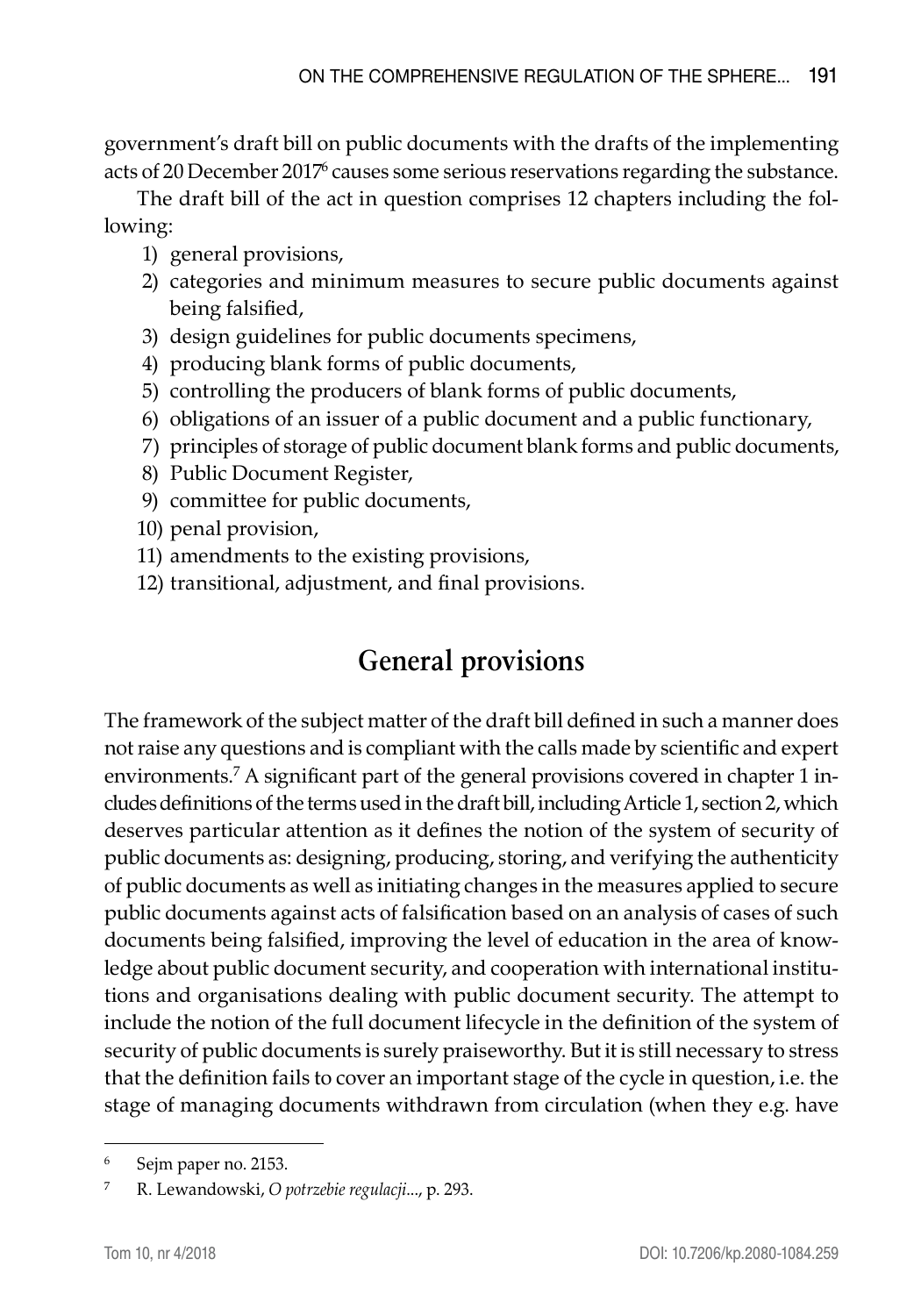expired). This is a very important link because criminological practice proves that such type of documents can be altered, becoming an additionally perfect source of production materials for counterfeiters.<sup>8</sup> Even though Article 45, section 4 guarantees that documents that have expired will be stored in the Public Document Register<sup>9</sup> there is no obligation to return documents that have become invalid, nor are there any restrictions imposed or any inspections to be carried out by the police in the event of suspiciously frequent reported loss of particular documents. Another flaw of the quoted definition is its enumerative indication of specific reasons to initiate changes in the security measures applied in the documents in question. The provision at issue provides for initiating such changes based on 3 prerequisites:

- 1) analysis of cases of falsification,
- 2) improvement of the level of education,
- 3) international cooperation.

Meanwhile, this 3-element set of prerequisites to initiate changes in the manner of securing public documents is not only non-exhaustive but also includes one wrong prerequisite. After all, we cannot consider education in the area of knowledge about public document security a reason to change the way in which public documents are secured. Such education is important, of course, but its purpose is completely different than that defined in Article 1, section 2. It is rather science, knowledge, and technological development that could foster initiatives in the field of new, better measures to secure documents against being falsified.

Another important term defined in the draft bill is public document, understood as a document used to identify people and objects or to confirm the legal status or the rights of the holder of such a document, secured against being counterfeited and produced according to the specimen defined in the generally applicable law (Article 2, section 1, item 2). According to the draft bill, a public document is also a document whose graphic design and form have been approved by an entity performing public tasks, authorised on the basis of separate regulations; compliant

<sup>8</sup> E. Jakielaszek, Ł. Cymerman, *Model procesu globalnego zarządzania tożsamością*, "Człowiek i Dokumenty" 2013, 30, pp. 9–10; T. Luśnia, R. Łuczak, *Fałszerstwa polskich dowodów osobistych poprzez wymianę fotografii. Część II – współcześnie*, "Człowiek i Dokumenty" 2013, 30, pp. 37–44; K. Ślaski, *E-dokumenty – nowe wyzwania dla ekspertów*, "Człowiek i Dokumenty" 2011, 21, pp. 23–24; idem, *Fałszerstw dokumentów w praktyce Straży Granicznej*, "Człowiek i Dokumenty" 2006, 2, p. 14.

<sup>9</sup> Special provisions specify the procedure applied when dealing with such a document. For instance – § 10, section 8 of the Minister of Infrastructure and Construction's regulation of 24 February 2016 on issuing documents validating an individual's driving rights states that the authority issuing a driving licence or permit invalidates the driving licence or permit used by an individual so far by cutting off the document's left corner of at least  $1 \text{ cm}^2$ , returns it to the person in question, and enters the relevant data in the application form and in the ICT system.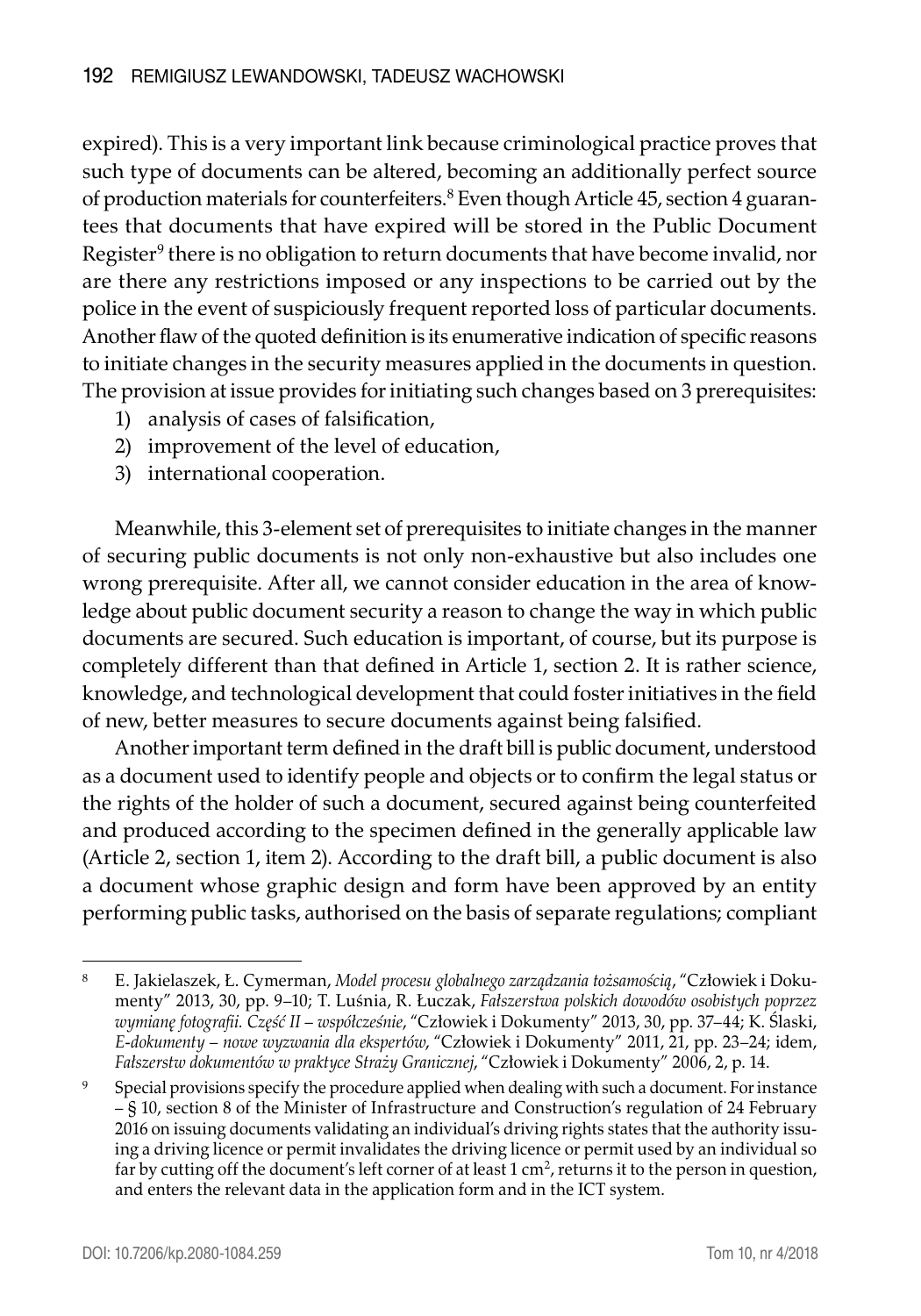with the requirements for the blank form of such a document as defined in separate regulations of the generally applicable law (Article 2, section 2). Public documents also include writs of execution; certified copies of legally binding court decisions;<sup>10</sup> court-issued certified copies of certificates or documents of authorisation confirming the entitlement to represent a given person, to perform a legal act or to manage certain property; certified copies of court decisions issued to make writs of execution enforceable;<sup>11</sup> extracts, certified copies, and excerpts of documents involving the performance of a notarial act (Article 2, section 3). Identical blank forms are used in the case of these documents.

The draft bill also defines the notion of the blank form of a public document as a non-personalised or non-individualised public document (Article 2, section 1, item 1), i.e. a document before its blank form is filled in with the data of a person (e.g. personal data) or before the blank form's producer fills it with distinctive features that make it clearly different from blank forms of the same type (e.g. an individual code or number). Moreover, the draft bill defines the term of the public document's issuer, replica, and specimen. Including the above definitions into the draft bill shall be considered a positive act as these definitions organise and standardise the terminology in use. Chapter 1 also names the minister in charge of internal affairs (hereinafter: MIA) as the entity responsible for the policy of security of public documents and for making sure that a public document security system is in place (Article 1, section 4). This is a highly significant provision as it is a departure from the current wrong practice of no coordination of the area of public documents by state authorities. The MIA's duties are presented in detail in Article 3, section 1 as follows:

- 1) participation in the procedure of designing public documents specimens,
- 2) analysing cases of document falsification,
- 3) initiating changes in document security measures,
- 4) assessing the quality of the issued documents,
- 5) monitoring the changes taking place globally in the area of document security,
- 6) working with international institutions and organisations dealing with document protection and security,
- 7) publishing information about document specimens in the Public Document Register,

<sup>&</sup>lt;sup>10</sup> Applies to decisions acknowledging the acquisition, existence or expiry of a right, or concerning an individual's marital status.

<sup>&</sup>lt;sup>11</sup> Applies to decisions other than those listed in Article 777  $\S$  1, item 1 and 1<sup>1</sup> of the Code of Civil Procedure when they concern writs of execution of non-court origin.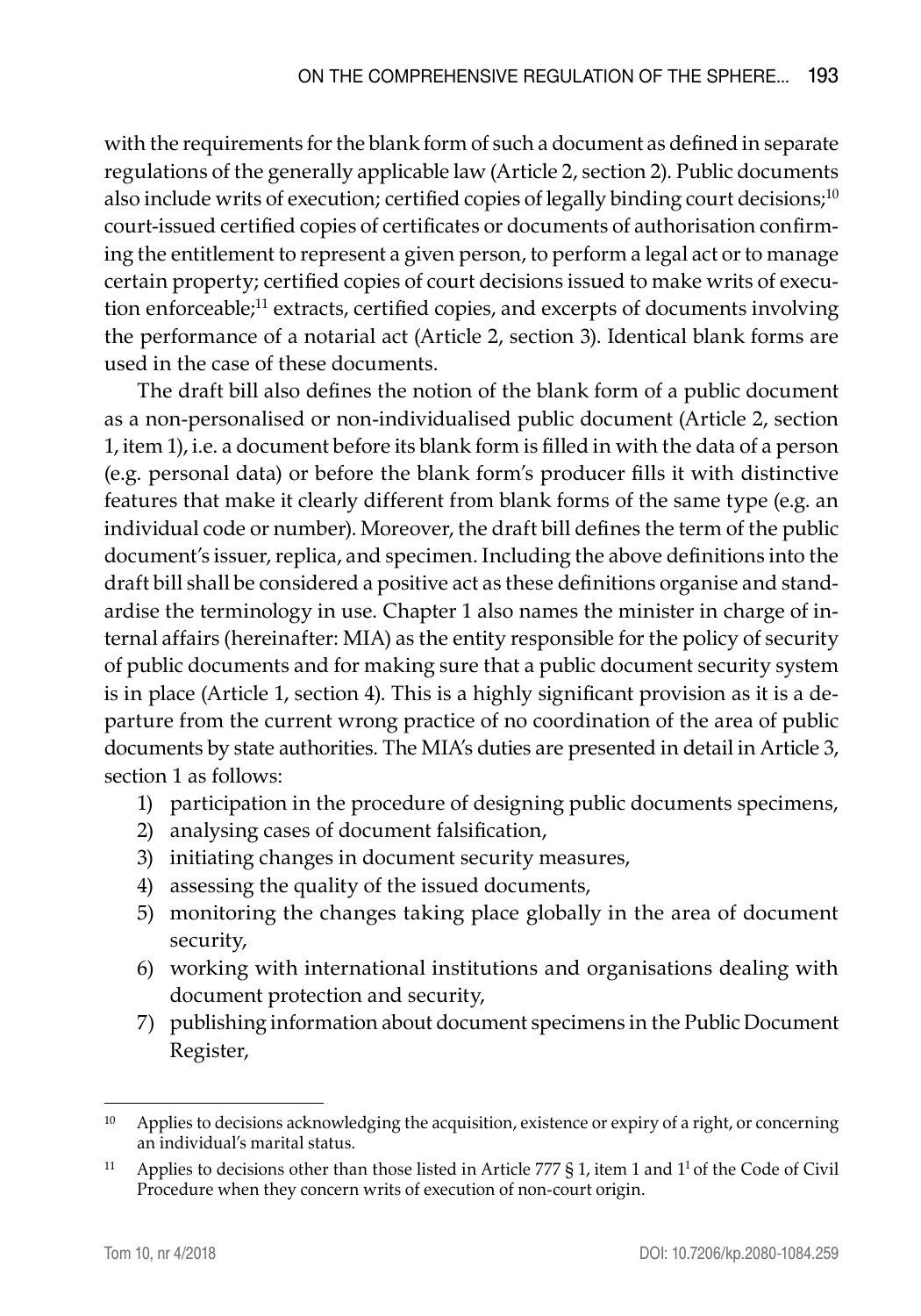- 8) taking action aimed at improving the level of education in the field of knowledge about the possibilities and ways of identifying fake documents,
- 9) controlling the producers of document blank forms.

The MIA carries out the abovementioned duties through a new body (defined in the draft bill), i.e. the Committee for Public Documents.

Article 59 of chapter 10 of the draft bill includes a penal provision according to which anyone who produces, offers, sells or stores a replica of a public document with the intention to sell it is subject to a fine, to restriction of freedom or to imprisonment of up to 2 years. It is a significant penal sanction that should be helpful in eliminating the pathology related to the market presence of replicas of e.g. driving licences or national ID cards, used frequently for criminal purposes.

# **Public documents**

The draft bill with the implementing acts related thereto enumerates the public documents subject to the regulations under discussion. According to what has been called for in the source literature, the documents have been divided into 3 categories (first, second, and third) based on the impact of the analysed documents on the level of state security<sup>12</sup> (first category: very big impact; second category: big impact; third category: medium impact). The above categorisation is based on the level of security measures applied in documents and on the required procedures related to the production of blank forms of documents of a given type. The documents, the alteration or falsification of which carries the highest risk for the security of the state and its citizens, especially including identification risk,13 should be secured according to the related falsification threats and to the purpose a given document serves in the legal or economic circulation. Documents confirming an individual's identity and travel documents have the biggest impact on the state's public and economic security, $14$  and these are documents included mostly in the first category. The system of the classification of documents is provided in Fig. 1.

<sup>12</sup> E.g. R. Lewandowski, *O potrzebie regulacji*..., pp. 296–297.

<sup>13</sup> R. Lewandowski, T. Goliński, *Nielegalna migracja a bezpieczeństwo identyfikacyjne*, [in:] M. Tomaszewska-Michalak, T. Tomaszewski (eds.), *Dokumenty a prawo. Prawne oraz praktyczne aspekty korzystania z dokumentów i e-dokumentów*, Warszawa 2015, pp. 112–113.

<sup>14</sup> R. Lewandowski, *Analiza Koncepcji wdrożenia polskiego dowodu osobistego z warstwą elektroniczną*, "Przegląd Bezpieczeństwa Wewnętrznego" 2017, 16, pp. 217–218.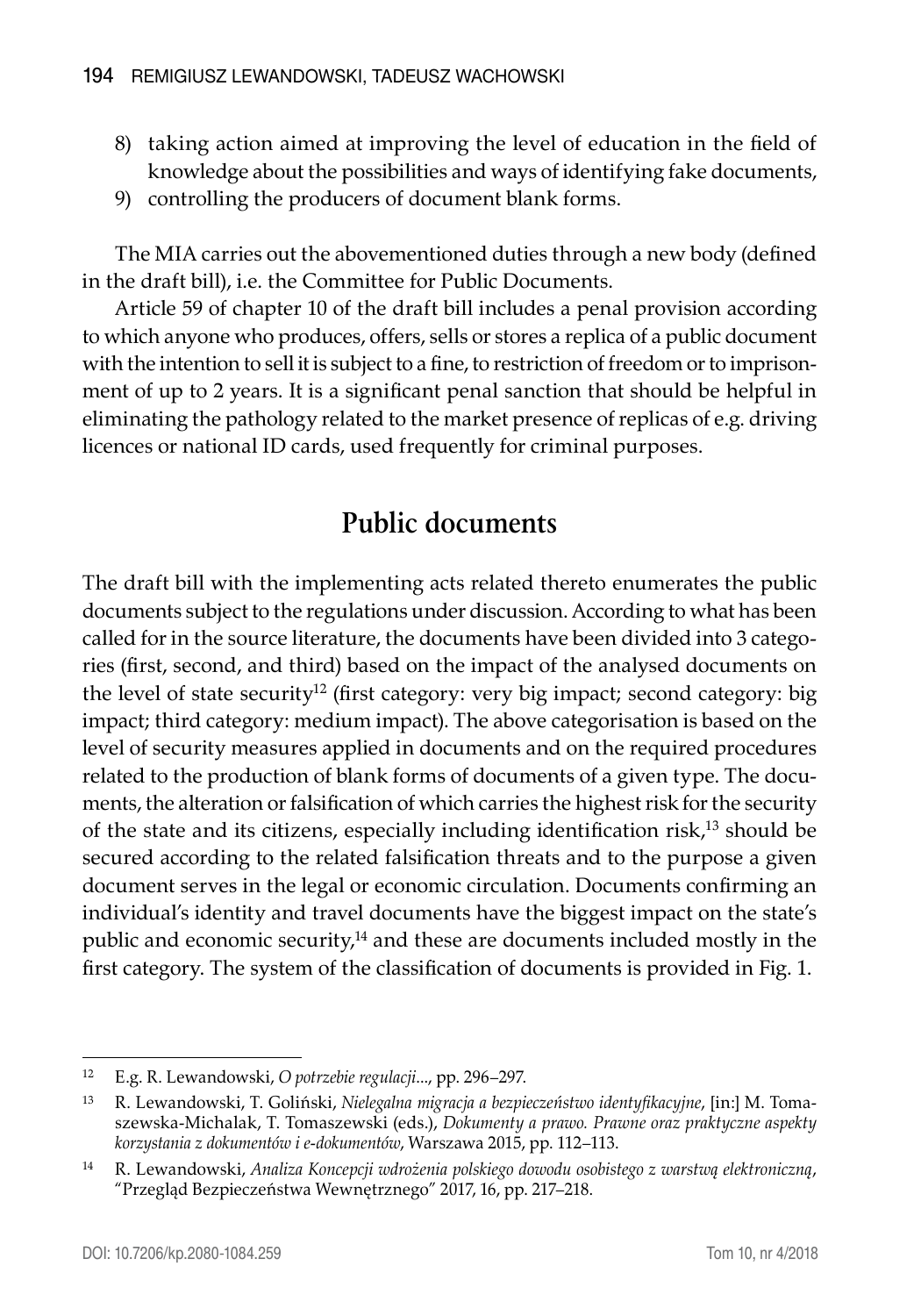

### **Figure 1.**Classification of public documents

Source: authors' own work based on the draft bill on Public Documents (Sejm paper no. 2153).

Table 1 includes first category public documents. They are enumerated in Article 5, section 2 of the draft bill. Their analysis shows that they include both those of the greatest importance from the point of view of national security and concerning mainly confirming one's identity (e.g. national ID cards, certified copies of vital records), international travel (e.g. passports, seaman's books), those significant from the point of view of public order and security (e.g. official ID cards of functionaries of state services), confirming one's legal status (e.g. extracts and certified copies of documents covering selected notarial acts, certified copies of court decisions) as well as those less important from the point of view of state security, such as documents entitling individuals to take advantage of special social benefits (e.g. cards confirming one's disability or the degree of one's disability). There is therefore a question as to whether the range of first category documents is not too broad. It seems that it would be reasonable to limit the first category documents to items 1–9, 15–22 and 26–32 at most, moving the remaining documents to the second category.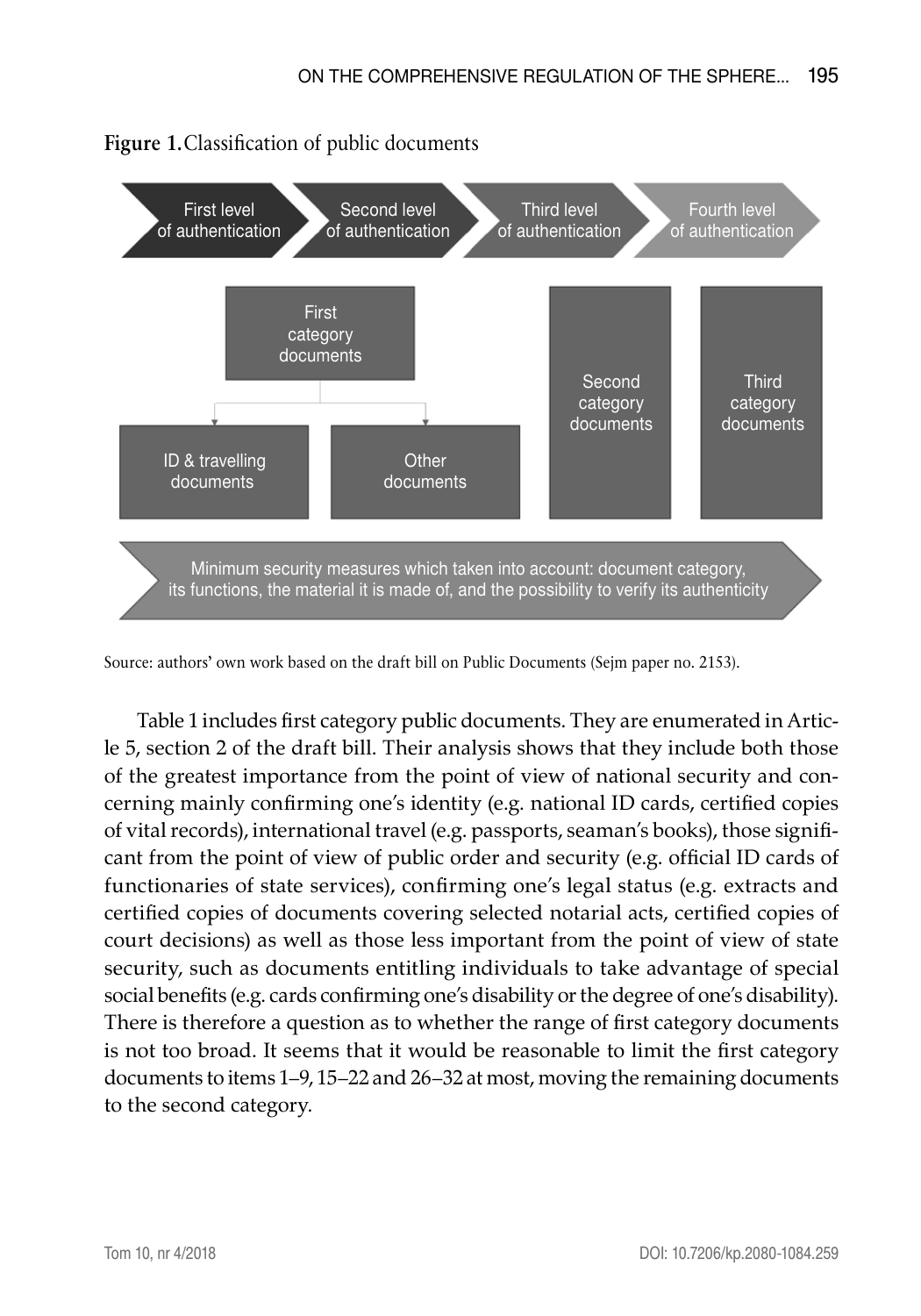| No.            | First category documents                                                                                                                                                                                            | No. | First category documents                                                                                                                                                                                                                                                                                                                                                                                                                                                        |
|----------------|---------------------------------------------------------------------------------------------------------------------------------------------------------------------------------------------------------------------|-----|---------------------------------------------------------------------------------------------------------------------------------------------------------------------------------------------------------------------------------------------------------------------------------------------------------------------------------------------------------------------------------------------------------------------------------------------------------------------------------|
| 1              | national ID card                                                                                                                                                                                                    | 17  | military personal documents issued<br>to regular soldiers                                                                                                                                                                                                                                                                                                                                                                                                                       |
| $\overline{c}$ | passport documents                                                                                                                                                                                                  | 18  | ID cards issued to regular soldiers<br>and to soldiers serving as candidates                                                                                                                                                                                                                                                                                                                                                                                                    |
| 3              | seaman's book                                                                                                                                                                                                       | 19  | ID cards issued to soldiers engaged in active<br>military service and to persons serving<br>at militarised units assigned to the Polish<br>Armed Forces, to civil first aid/medical staff<br>of the Polish Armed Forces, to civil persons<br>accompanying the Polish Armed Forces,<br>to the staff of the Polish Red Cross and other<br>voluntary aid organisations, to civil persons<br>carrying out ministry services, and to other<br>persons specified in international law |
| 4              | certified copies of vital records, certificates<br>of one's data entered or not entered<br>in the register of vital records, marital status<br>certificates, certificates of no impediment<br>to marriage           | 20  | passport entry confirming the status<br>of a person referred to in Article 3.3<br>of the agreement between the Parties<br>to the North Atlantic Treaty regarding<br>the status of their forces                                                                                                                                                                                                                                                                                  |
| 5              | Polish identity document for foreigners,<br>local border traffic permit, residence card,<br>Polish travel document for foreigners,<br>temporary Polish travel document<br>for foreigners, permit for tolerated stay | 21  | visa sticker                                                                                                                                                                                                                                                                                                                                                                                                                                                                    |
| 6              | documents confirming the function held<br>by members of diplomatic missions<br>and consular offices of foreign countries<br>and documents identifying the status<br>of members of their families                    | 22  | Polish Charter (PL: Karta Polaka)                                                                                                                                                                                                                                                                                                                                                                                                                                               |
| 7              | EU citizen permanent residence card                                                                                                                                                                                 | 23  | official card confirming one's disability<br>or the degree of one's disability                                                                                                                                                                                                                                                                                                                                                                                                  |
| 8              | EU citizen family member permanent<br>residence card                                                                                                                                                                | 24  | right to pursue the profession<br>of a medical doctor                                                                                                                                                                                                                                                                                                                                                                                                                           |
| 9              | temporary certificate of foreigner's identity,<br>Geneva passport, residence card                                                                                                                                   | 25  | right to pursue the profession of a dentist                                                                                                                                                                                                                                                                                                                                                                                                                                     |
| 10             | writs of execution                                                                                                                                                                                                  | 26  | driving licence                                                                                                                                                                                                                                                                                                                                                                                                                                                                 |
| 11             | binding court decisions acknowledging<br>the acquisition, existence or expiry of a right,<br>or concerning an individual's marital status                                                                           | 27  | professional vehicle registration card<br>and vehicle registration card                                                                                                                                                                                                                                                                                                                                                                                                         |
| 12             | court-issued certified copies or certificates<br>confirming one's right to: represent<br>a given person, perform a legal act<br>or manage property                                                                  | 28  | vehicle history card                                                                                                                                                                                                                                                                                                                                                                                                                                                            |

### **Table 1.** First category public documents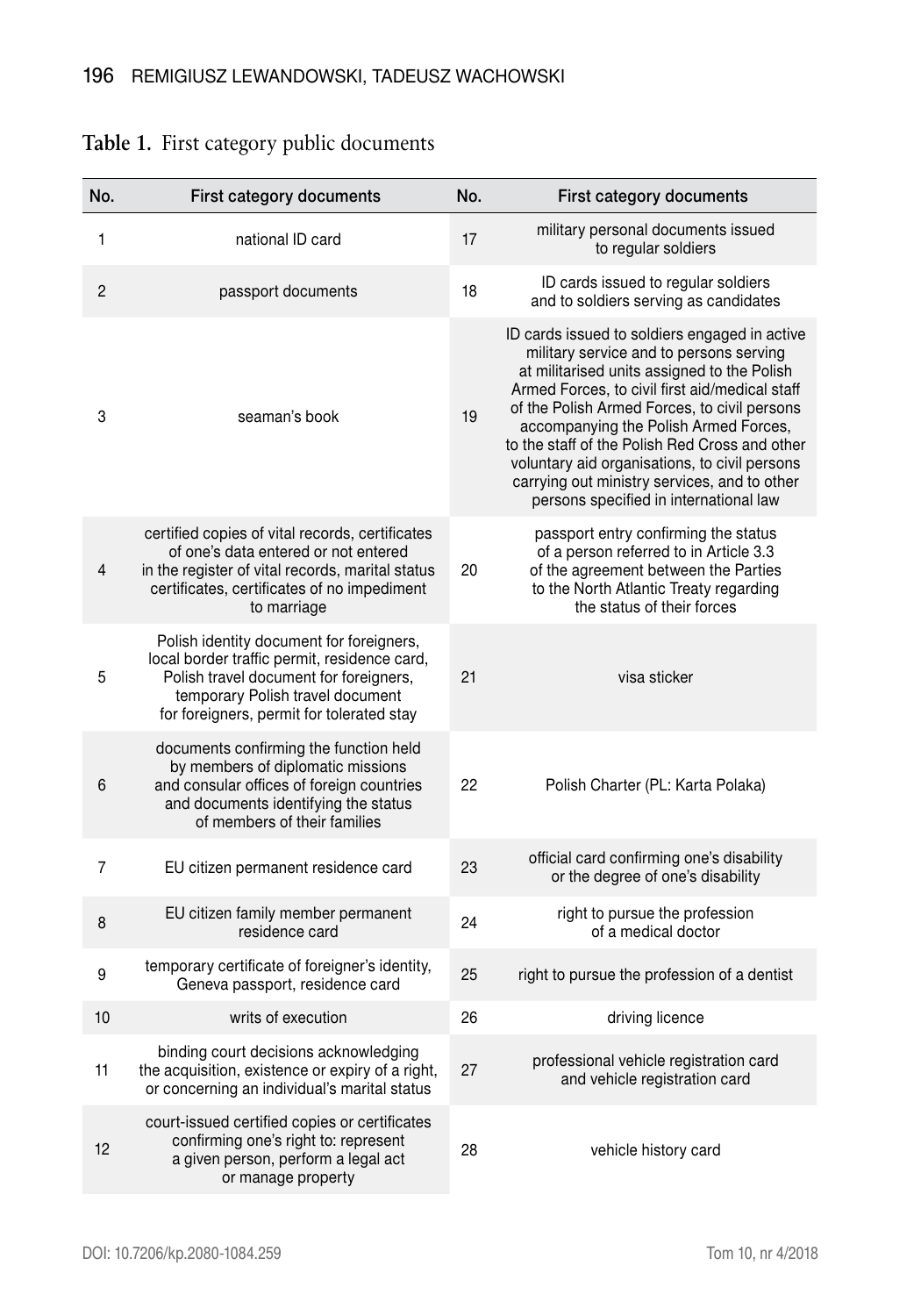| 13 | certified copies of court and court referendary<br>decisions issued to make writs of execution<br>enforceable other than those listed in Article<br>777 § 1, item 1 and 11 of the Code of Civil<br>Procedure when they concern writs<br>of execution of non-court origin | 29 | temporary permit                                                                                                                                                                                                                                                                                                                                                                                                                                                                                                                           |
|----|--------------------------------------------------------------------------------------------------------------------------------------------------------------------------------------------------------------------------------------------------------------------------|----|--------------------------------------------------------------------------------------------------------------------------------------------------------------------------------------------------------------------------------------------------------------------------------------------------------------------------------------------------------------------------------------------------------------------------------------------------------------------------------------------------------------------------------------------|
| 14 | extracts, certified copies, and excerpts of<br>documents covering selected notarial acts<br>and protests                                                                                                                                                                 | 30 | digital tachograph card                                                                                                                                                                                                                                                                                                                                                                                                                                                                                                                    |
| 15 | aircraft member certificate                                                                                                                                                                                                                                              | 31 | ADR certificate                                                                                                                                                                                                                                                                                                                                                                                                                                                                                                                            |
| 16 | military personal documents issued<br>to persons listed in military records                                                                                                                                                                                              | 32 | official ID cards of: the police, Border Guard<br>(PL: SG), State Protection Service (PL: SOP),<br>Internal Security Agency (PL: ABW), Foreign<br>Intelligence Agency (PL: AW), Central<br>Anti-Corruption Bureau (PL: CBA), Military<br>Counterintelligence Service (PL: SKW),<br>Military Intelligence Service (PL: SWW),<br>prison (PL: SW), customs and fiscal (PL: SCS)<br>officers, National Revenue Administration<br>(PL: KAS) employees, Inspectorate<br>of Road Transport (PL: ITD) inspectors,<br>Military Gendarmerie officers |

Source: authors' own work based on Article 5, section 2 of the draft bill on Public Documents (Sejm paper no. 2153).

According to the draft bill, first category public documents also include: certified copies, extracts, duplicates, and duplicate copies of the abovementioned documents.

Second category documents are documents other than those listed above, but ones that remain significant to the state's security, to economic and legal security, including especially documents concerning firearms, international carriage of dangerous goods, confirming one's completion of higher or specialised education, and certificates of secondary education (Article 5, section 4). Second category public documents also include: certified copies, extracts, duplicates, and duplicate copies of the abovementioned documents. The list of these documents is not included in the act, but in the implementing regulation issued by the Council of Ministers. Table 2 includes the list of second category documents based on the draft regulation.

The list of second category documents raises no reservations except for the fact that the permit to drive trams, issued on the basis of Article 16 of the Act of 5 January 2001 on Vehicle Drivers has been included – probably by mistake – in both the list in question (§ 2, section 1, item 25) and in the list of third category documents (§ 3, section 1, item 33).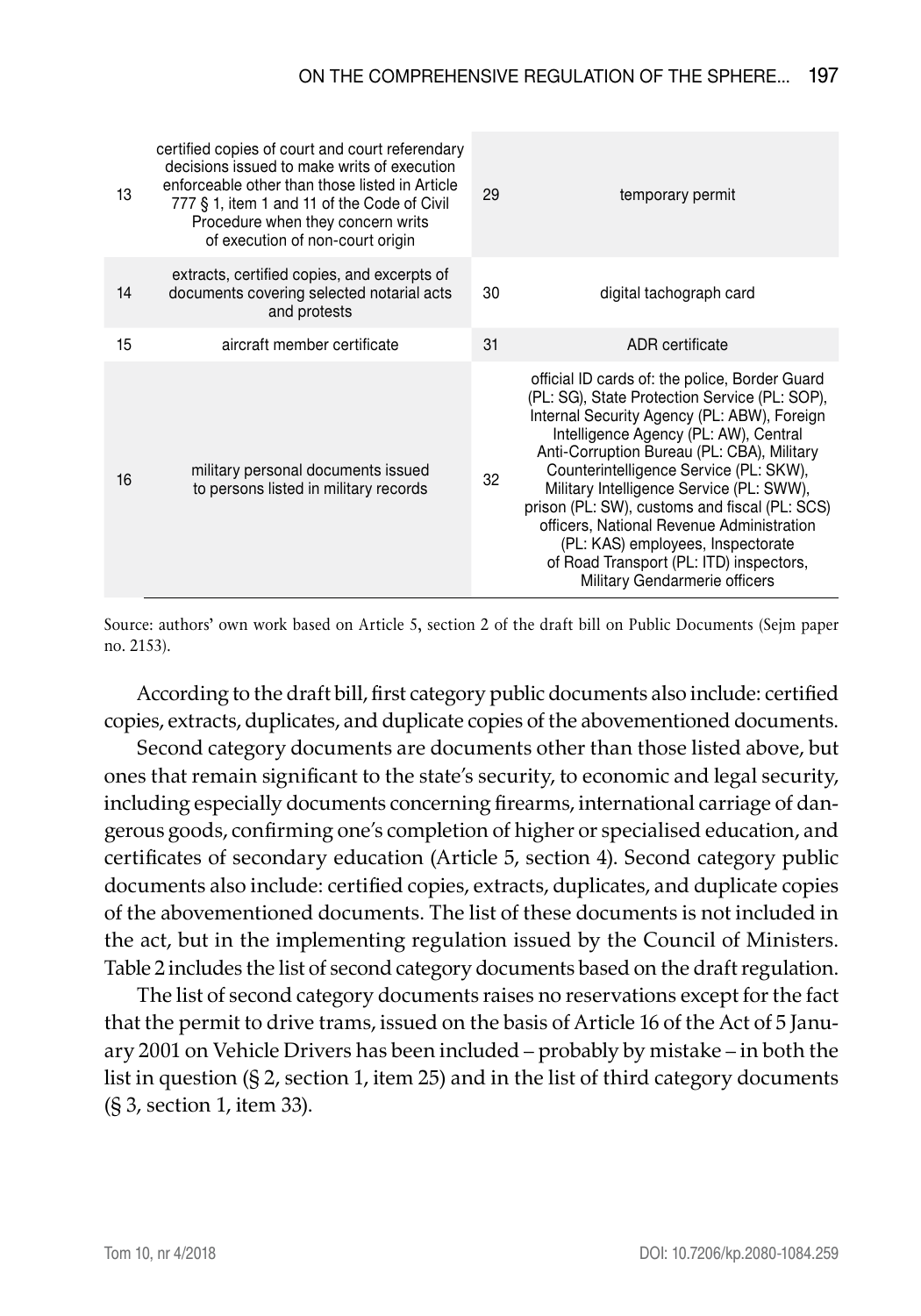| No.            | Second category documents                                                                                     | No. | Second category documents                                                                                                                                                                                                                                                                                                                                                                                                                       |
|----------------|---------------------------------------------------------------------------------------------------------------|-----|-------------------------------------------------------------------------------------------------------------------------------------------------------------------------------------------------------------------------------------------------------------------------------------------------------------------------------------------------------------------------------------------------------------------------------------------------|
| $\mathbf{1}$   | European Firearms Pass                                                                                        | 13  | ADN certificate                                                                                                                                                                                                                                                                                                                                                                                                                                 |
| $\overline{2}$ | Permit to import firearms and ammunition<br>from abroad and export firearms<br>and ammunition abroad          | 14  | certificate of secondary education, annex<br>to certificate of secondary education,<br>and certificate of the results obtained as part<br>of the 'matura' [matriculation] examination                                                                                                                                                                                                                                                           |
| 3              | weapon owner's card                                                                                           | 15  | diploma of higher education                                                                                                                                                                                                                                                                                                                                                                                                                     |
| 4              | certificate of entitlement to purchase<br>firearms or ammunition                                              | 16  | right to pursue the profession<br>of a pharmacist                                                                                                                                                                                                                                                                                                                                                                                               |
| 5              | card of entitlement to own a weapon                                                                           | 17  | right to pursue the profession<br>of a physiotherapist                                                                                                                                                                                                                                                                                                                                                                                          |
| 6              | firearms certificate                                                                                          | 18  | right to pursue the profession<br>of a nurse or midwife                                                                                                                                                                                                                                                                                                                                                                                         |
| 7              | firearms registration card                                                                                    | 19  | specialist nurse diploma, specialist<br>midwife diploma                                                                                                                                                                                                                                                                                                                                                                                         |
| 8              | certificate substituting a firearms licence<br>and entitling foreigners to export firearms<br>and ammunition  | 20  | certificate of the right to pursue<br>the profession of a veterinary surgeon                                                                                                                                                                                                                                                                                                                                                                    |
| 9              | certificate substituting a firearms licence<br>and entitling individuals to export firearms<br>and ammunition | 21  | veterinary specialist title diploma                                                                                                                                                                                                                                                                                                                                                                                                             |
| 10             | permit to export firearms or ammunition<br>outside the Republic of Poland                                     | 22  | registration card of vehicles used by State<br>Protection Service (PL: SOP), the police,<br>Internal Security Agency (PL: ABW), Foreign<br>Intelligence Agency (PL: AW), Central<br>Anti-Corruption Bureau (PL: CBA), Border<br>Guard (PL: SG), Military Intelligence Service<br>(PL: SWW), Military Counterintelligence<br>Service (PL: SKW), National Revenue<br>Administration (PL: KAS) employees,<br>customs and fiscal (PL: SCS) officers |
| 11             | train driving licence and complementary<br>certificate                                                        | 23  | permit to drive trams*                                                                                                                                                                                                                                                                                                                                                                                                                          |
| 12             | ADN certificate of approval for ships carrying<br>certain dangerous goods                                     |     |                                                                                                                                                                                                                                                                                                                                                                                                                                                 |

#### **Table 2.** Second category public documents

\* The permit to drive trams has been included (probably by mistake) in the lists of both second and third category documents.

Source: authors' own work based on the draft of the Council of Minister's regulation on the list of public documents, appended to the draft bill on Public Documents (Sejm paper no. 2153).

The last category of public documents is category three including documents other than those listed in category one and two, naming especially: concessions,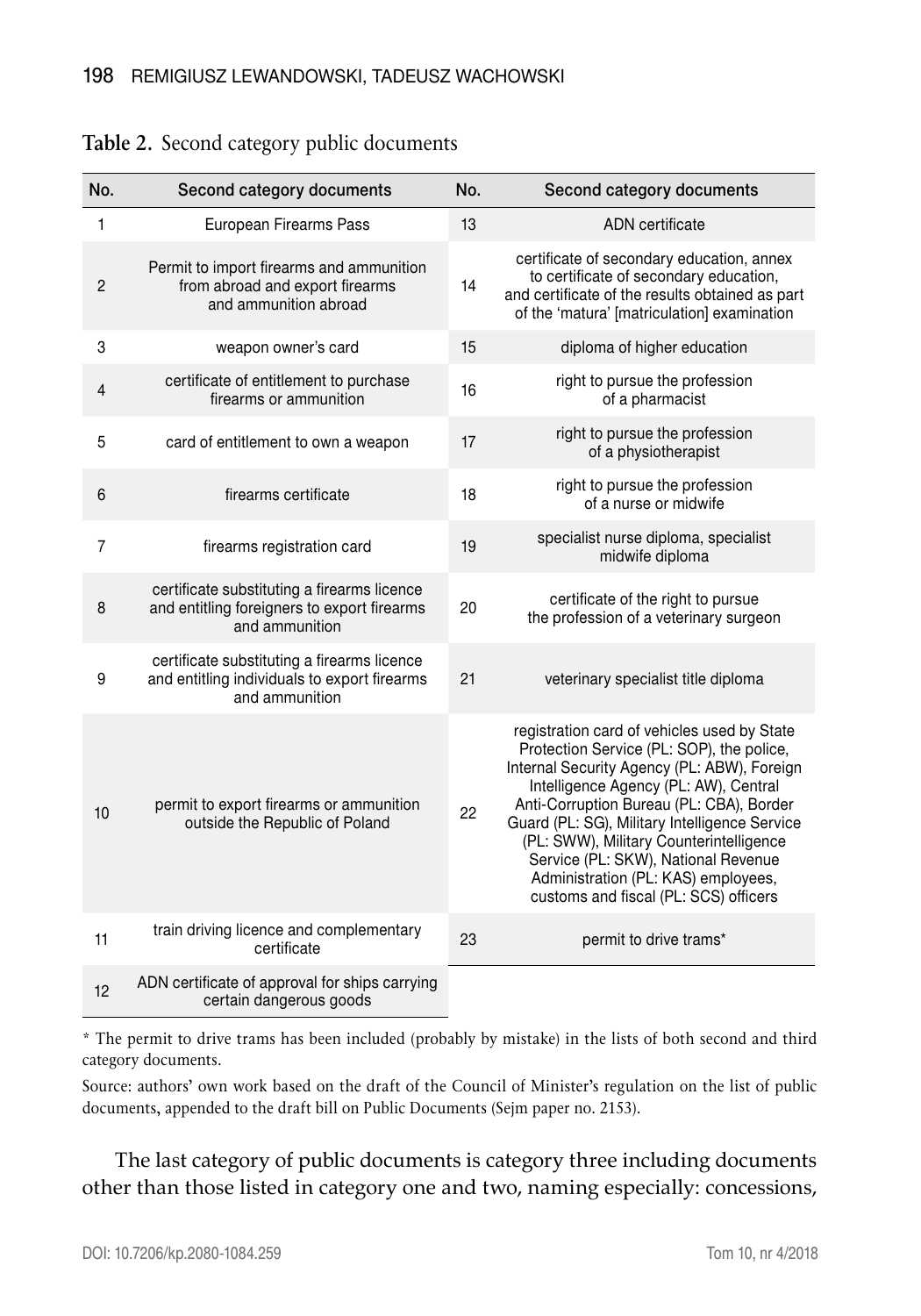permits, licences and certificates related to transportation safety, documents proving one's professional qualification, education certificates, primary/secondary/ tertiary education student cards, and documents authorising individuals to take advantage of various price concessions (Article 5, section 5). Third category public documents also include: certified copies, extracts, duplicates, and duplicate copies of the abovementioned documents. The list of these documents is not included in the Act either, but in the implementing regulation issued by the Council of Ministers. Table 3 includes the list of third category documents based on the draft regulation.

| No.            | Third category documents                                                                                                                                                         | No. | Third category documents                                                                                      |
|----------------|----------------------------------------------------------------------------------------------------------------------------------------------------------------------------------|-----|---------------------------------------------------------------------------------------------------------------|
| 1              | permit to operate as a carrier by road                                                                                                                                           | 29  | permit to provide occasional carriage<br>services in international road transportation                        |
| $\overline{2}$ | driver's certificate                                                                                                                                                             | 30  | permit to provide shuttle carriage services<br>in international road transportation                           |
| 3              | community licence and an extract therefrom                                                                                                                                       | 31  | permit to provide regular coach or bus<br>carriage services between member states                             |
| $\overline{4}$ | community licence to operate<br>as a carrier by road                                                                                                                             | 32  | permit to drive an emergency vehicle<br>or an armoured cash transport vehicle                                 |
| 5              | community licence to provide<br>international bus transportation<br>services to people                                                                                           | 33  | permit to drive trams*****                                                                                    |
| 6              | licence to provide domestic road<br>transportation services in the area<br>of transporting people by a passenger car                                                             | 34  | selected documents issued on the basis<br>of the Act of 3 July 2002 - Aviation Law                            |
| $\overline{7}$ | licence to provide domestic road<br>transportation services in the area<br>of transporting people by a passenger<br>car intended to carry more than 7<br>and less than 9 persons | 35  | documents of authorisation<br>to enter railway areas                                                          |
| 8              | licence to provide road transportation<br>services in the area of freight forwarding                                                                                             | 36  | licence to provide passenger or freight<br>transportation services by rail<br>or to provide traction services |
| 9              | licence to provide domestic road<br>transportation services in the area<br>of transporting people by taxicab                                                                     | 37  | licences and certificates of professional<br>qualification in inland navigation                               |
| 10             | licence to provide domestic road<br>transportation services for people                                                                                                           | 38  | vessel safety documents                                                                                       |
| 11             | licence to provide domestic road<br>transportation services for goods                                                                                                            | 39  | registration document of an inland<br>navigation vessel                                                       |

#### **Table 3.** Third category public documents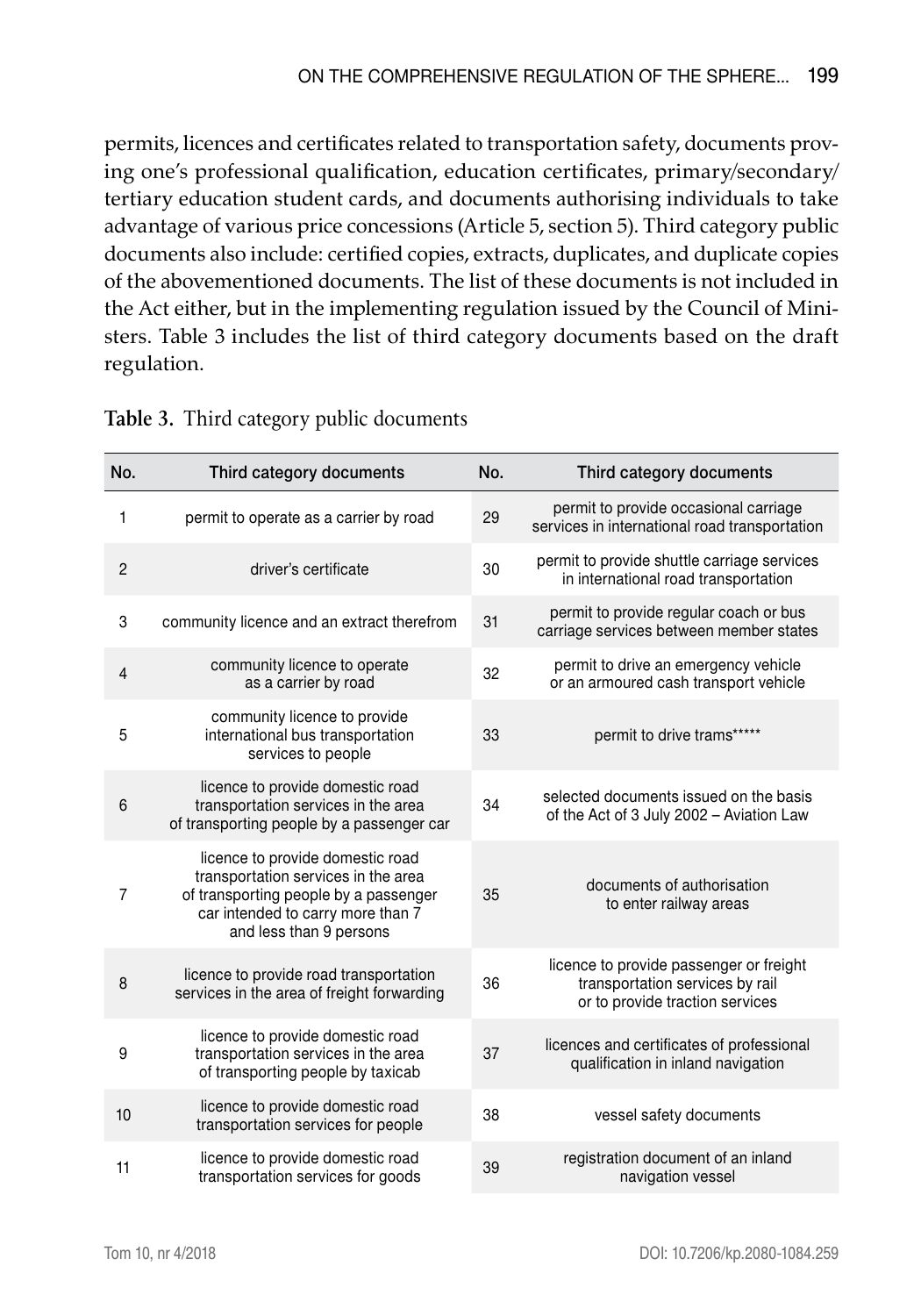### 200 Remigiusz Lewandowski, Tadeusz Wachowski

| 12 | permit to provide regular carriage services<br>for people in domestic road transportation                            | 40 | diplomas and certificates proving<br>the professional qualification of marine<br>crew members                                                                                                                                                                                   |
|----|----------------------------------------------------------------------------------------------------------------------|----|---------------------------------------------------------------------------------------------------------------------------------------------------------------------------------------------------------------------------------------------------------------------------------|
| 13 | permit to provide regular special carriage<br>services for people in domestic road<br>transportation                 | 41 | certificate of the nature, period, and type of<br>activity performed in the Republic of Poland                                                                                                                                                                                  |
| 14 | certificate to provide mass public<br>transportation services                                                        | 42 | phytosanitary certificates                                                                                                                                                                                                                                                      |
| 15 | carriage notification confirmation                                                                                   | 43 | <b>Big Family Card</b>                                                                                                                                                                                                                                                          |
| 16 | driver's professional qualification certificate*                                                                     | 44 | primary/secondary/tertiary education<br>student card                                                                                                                                                                                                                            |
| 17 | licence card of an instructor teaching<br>persons seeking to obtain driving rights                                   | 45 | certificates of completion of primary<br>and secondary education, certificates<br>proving one's professional qualification,<br>diplomas proving one's professional<br>qualification, and certificates of completion<br>of an art school and diplomas issued<br>by such a school |
| 18 | certificate of registration in the records<br>of driving school teachers**                                           | 46 | certificate of lower secondary school<br>examination results, certificate of 8th-grader<br>examination results, certificate of external<br>examination results                                                                                                                  |
| 19 | licence card of driving examiner***                                                                                  | 47 | professional identity card of a teacher,<br>fireman, nuclear supervision inspector,<br>senior citizen and pensioner,<br>driving instructor, driving examiner,<br>officer and employee<br>of the prison service (PL: SW)                                                         |
| 20 | certificate of registration in the records<br>of driving instructors of teachers<br>of a driving school****          | 48 | investigator licence                                                                                                                                                                                                                                                            |
| 21 | permit for oversize load travel                                                                                      | 49 | certificate of holding professional qualification<br>in the area of real estate valuation                                                                                                                                                                                       |
| 22 | certificate for carriage by road<br>for own account                                                                  | 50 | parking cards                                                                                                                                                                                                                                                                   |
| 23 | certificate for international carriage<br>by road for own account                                                    | 51 | certificate of registration as a qualified<br>security guard and a qualified technical<br>protection worker                                                                                                                                                                     |
| 24 | certificate proving a vehicle's fulfilment<br>of the relevant safety requirements<br>or conditions of roadworthiness | 52 | permits and documents authorising to import<br>and export intoxicants and psychoactive<br>substances                                                                                                                                                                            |
| 25 | European Conference of Ministers<br>of Transport (ECMT) permit                                                       | 53 | driver's professional qualification certificate                                                                                                                                                                                                                                 |
| 26 | international certificate<br>for carriage of goods                                                                   | 54 | international driving licence                                                                                                                                                                                                                                                   |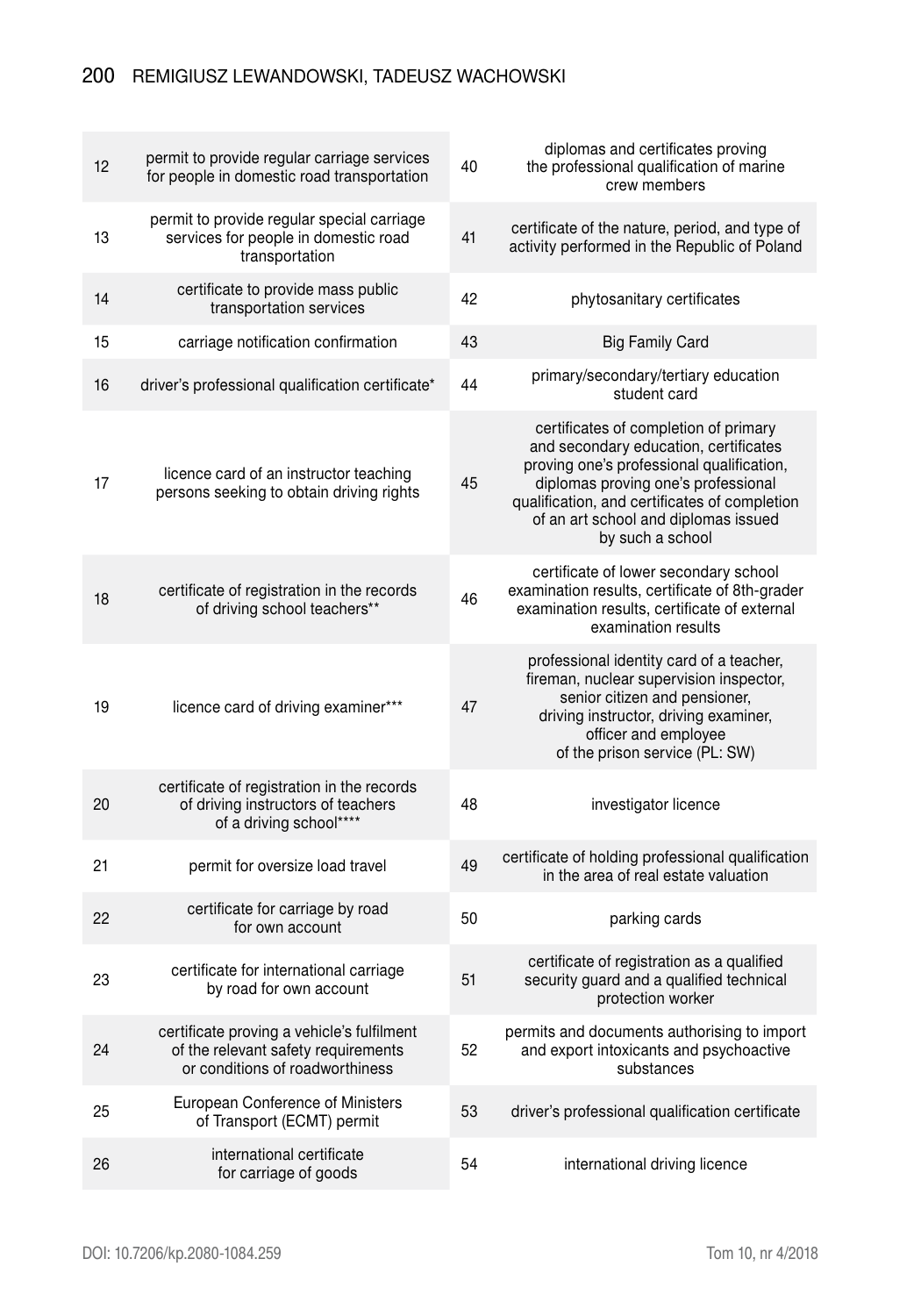| 27 | passenger waybill to provide shuttle<br>and occasional carriage services<br>in international road transportation |
|----|------------------------------------------------------------------------------------------------------------------|
|    |                                                                                                                  |

<sup>55</sup> identity card issued by the National Bailiff's Council (PL: Krajowa Izba Komornicza)

#### <sub>28</sub> permit to provide regular and special carriage services in international road transportation

\* The driver's certificate of professional competence referred to in Article 39c, section 1 and Article 39e, section 1 of the Act on Road Transport is included (by mistake) two times in the list of third category documents: in § 3, section 1, item 16 and item 59.

\*\* The certificate of registration in the records of driving school teachers referred to in Article 38, section 2, item 1 of the Act on Road Transport is included (by mistake) two times in the list of third category documents: in § 3, section 1, item 18 and item 61.

\*\*\* The licence card of driving examiner referred to in Article 38, section 62, item 1 of the Act on Road Transport is included (by mistake) two times in the list of third category documents: in § 3, section 1, item 19 and item 62.

\*\*\*\* The certificate of registration in the records of driving instructors, issued on the basis of Article 117, section 3, item 1 of the Act on Road Transport, is included (by mistake) two times in the list of third category documents: in § 3, section 1, item 20 and item 63.

\*\*\*\*\* The permit to drive trams has been included (probably by mistake) in the lists of both second and third category documents.

Source: authors' own work based on the draft of the Council of Minister's regulation on the list of public documents, appended to the draft bill on Public Documents (Sejm paper no. 2153).

The list of third category public documents does not raise any significant reservations either except for the issue of mistakes involving featuring the same documents twice in the list, as shown in Table 3. An analysis of documents assigned to particular categories and of the purpose they serve in the legal and economic circulations shows that their impact on the state's security and on the security of the existing economic and legal circulation has been determined and assigned correctly.

The draft bill also addresses the minimum security measures applied to documents of particular categories to secure them against being falsified. The minimum security measures should take the following four factors into account: a given public document's category, its function, the material it is made of, and the possibility to verify its authenticity (Article 7, section 1). These factors are identified correctly because the security level should result mostly from the threats the falsification of a given document carry to the security of the state. The relationship in question has been expressed by assigning particular documents (e.g. based on the purpose they serve) to one of the three categories discussed above. The material a given document is made of, especially the base (e.g. screened paper, polycarbonate), affects the selection of particular security measures. Finally, the type of the applied security measures needs to be correlated with the needs in the field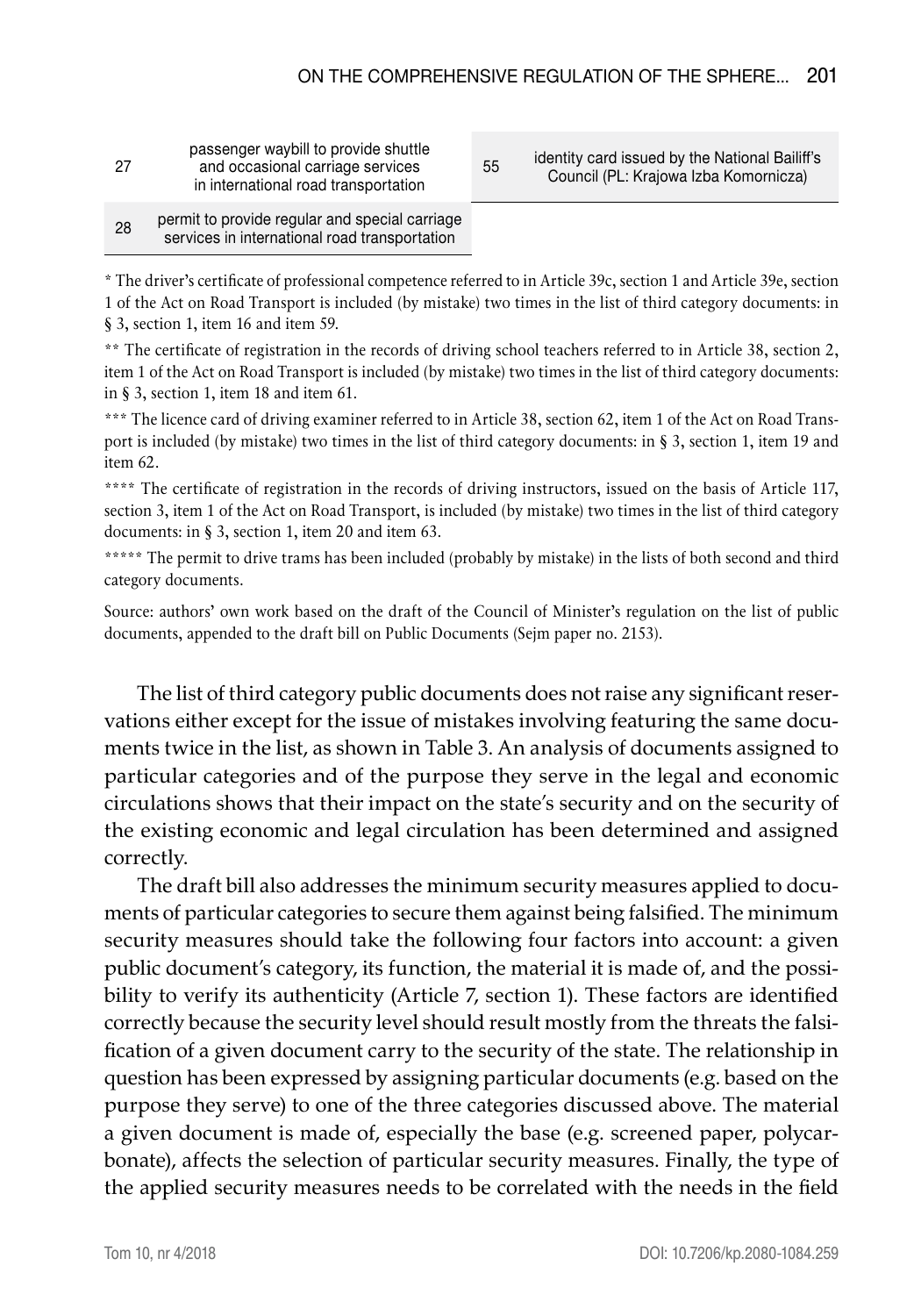of authentication, also performed– in many cases – by persons without professional qualification to do so.15 This is why authentication involves four levels (Article 7, section 4):

- 1) basic, without the use of technical equipment,
- 2) intended for the staff of public entities, performed with the use of commonly available facilities,
- 3) intended for experts of specialised criminology laboratories,
- 4) intended for experts of an entity appointed by the MIA.

It needs to be mentioned that the draft bill does not specify, however, the criteria of the MIA's appointment of the abovementioned entity responsible for level four authentication of public documents. No such specification or clear indication of the entity in question is the draft bill's flaw.

Two groups of minimum security measures have been defined for the first category documents. The first group includes confirming an individual's identity and travel documents, and the second – other first category documents. The list of security measures (for all three categories and both first category groups) has been included in a draft regulation appended to the draft bill. The draft regulation on the list of minimum measures to secure public documents against being falsified mentions, however, only two factors taken into consideration when drawing up the list of minimum security measures, i.e. the internal division of the first category and the possibility to authenticate a given document on different levels (§ 1). Meanwhile, as mentioned above, the draft bill provides for 4 such factors. It seems that the reason behind the difference lies in the incorrect wording of the content of § 1 of the draft regulation since the appendix to the regulation alone also includes the classification of security measures based on a document's base and – to some extent – also its purpose; it also assigns particular security measures to three levels of authentication.<sup>16</sup> Minimum security measures are not defined for: writs of execution, certified copies of court decisions, extracts, certified copies, and excerpts of documents involving performance of notarial acts. As for this group of documents, the list of minimum security measures and blank form specimens will be designed by the Minister of Justice in coordination with the MIA and – in relation to notarial documents – by the relevant ministers upon consulting the National Notary Council.

<sup>15</sup> E. Jakielaszek, *Światowe nowości w zabezpieczaniu banknotów i dokumentów*, "Człowiek i Dokumenty" 2011, 23, p. 19.

<sup>16</sup> Level four is not disclosed.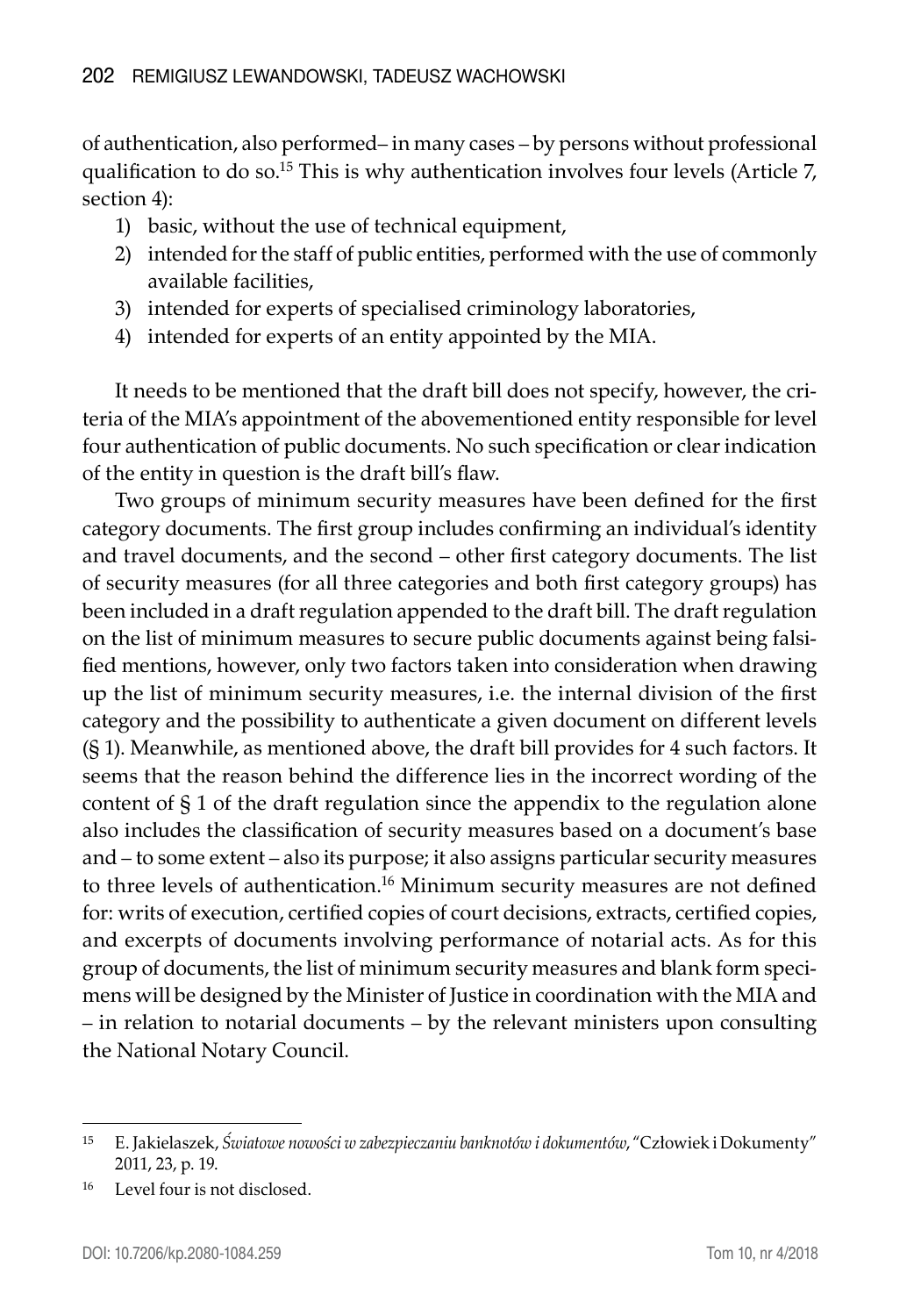Moreover, the draft bill did not name the minimum security measures for documents whose specimen and scope of the required security measures has been defined in the provisions of EU law or international law.

# **The Committee for public documents and the principles of designing the specimen of a public document**

The draft bill in question includes very important provisions regarding the design of document specimens. According to these provisions, the entity responsible for a public document specimen is the document's issuer acting in coordination with the body appointed in the draft bill, i.e. the Committee for public documents (hereinafter referred to as: the Committee). The draft bill therefore establishes a special institution supporting the MIA in managing issues related to public documents (Article 3, section 2). The need for such an institution has been expressed many times in the source literature.17 The competence of the entity in question concerns, in particular, the participation in the process of designing the specimen of a new type of document and the assessment of the quality of the issued public documents (Article 49, section 2). The process of designing specimens of new types of documents or modified specimens of documents as conceived in the draft bill may be described in the following way (Articles 11–15):

- 1) a request for a specimen of a document is submitted to the Committee by the authorised entity or the issuer, followed by the provision of the necessary information,
- 2) the Team (assembled from the Committee's members) puts forward a set of recommendations regarding including the document into the most appropriate category and e.g. defines the minimum security measures and requirements for document personalisation or individualisation or puts forward a set of recommendations against classifying the document as a public document,
- 3) the Team leader submits the said set of recommendations, discussed with the requesting entity, to the Committee for approval,
- 4) the Committee approves or rejects the received recommendations; in the latter case – the Team is given a set of guidelines to change the submitted recommendations,
- 5) the Team leader provides the requesting entity with the recommendations approved by the Committee,

<sup>17</sup> E.g. R. Lewandowski, *O potrzebie regulacji*..., p. 300.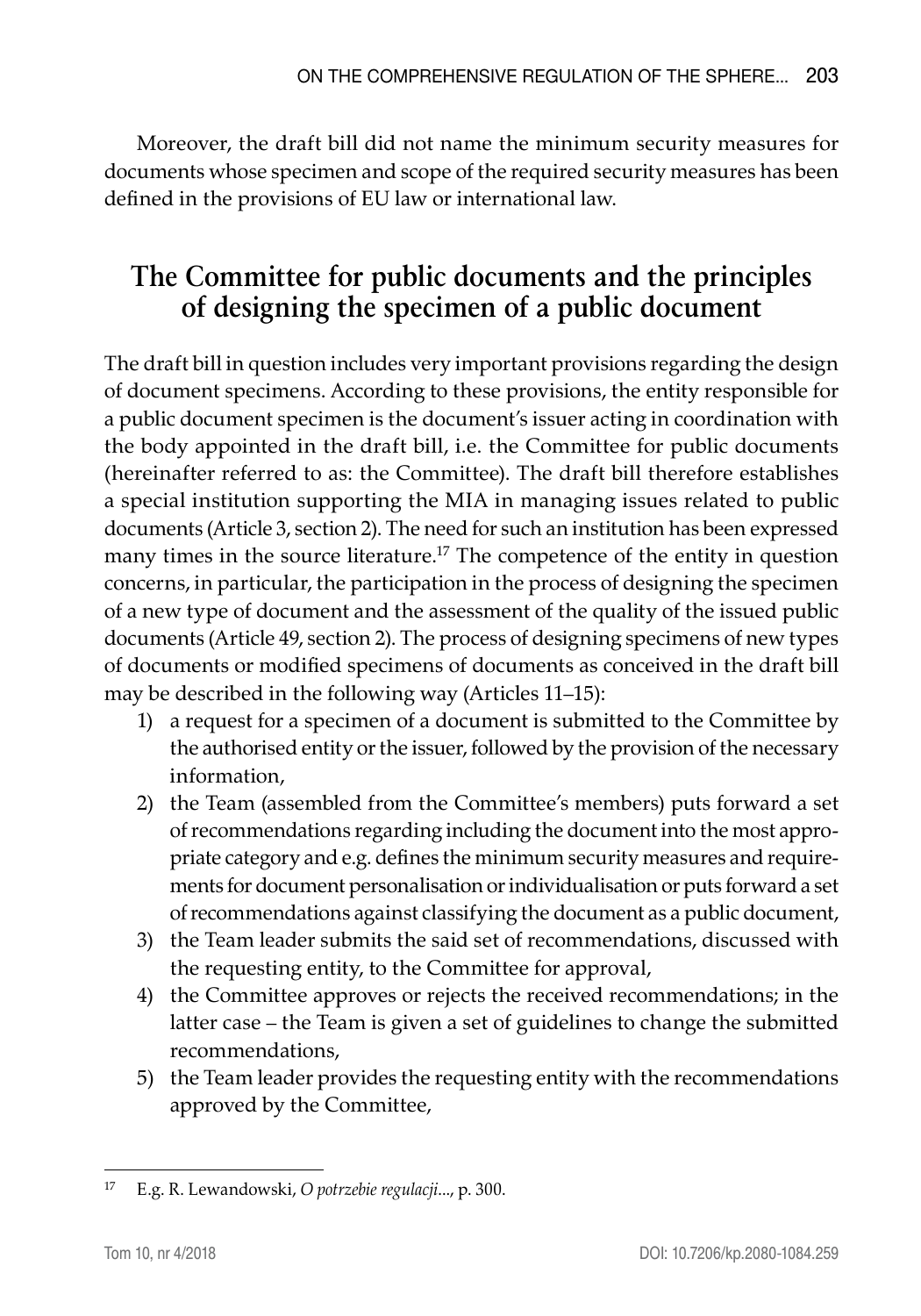- 6) the requesting entity designs based on the approved recommendations – a draft of the specimen of the requested public document and a detailed description of the security measures to be applied (excluding classified information) and submits them to the Team for approval,
- 7) the issuer provides the Team with a printed sample blank form of the document for the latter to verify its compliance with the design of the specimen and the approved recommendations.

The process described above is seriously flawed. Firstly, it needs to be noticed that the provisions formulated in such a way do not give the Committee the right to take the initiative to introduce changes to the existing document specimens. This can be done by the issuer of a given type of document. Meanwhile, we can still see documents secured against being falsified in an insufficient or inappropriate way in the legal circulation. Failure to grant the Committee the said right may hamper the process of improving the security measures applied in the already existing types of documents. Even though Article 3, section 1, item 3 grants the MIA the general initiative to make changes in the security measures applied to public documents to secure them against being falsified, detailed rules – including those concerning the design of the document specimens – do not determine the way in which the MIA should exercise this right.

Another flaw is the lack of arrangements made at the level of rules regulating the process of designing document specimens if:

- 1) the recommendations have not been arranged between the Team and the issuer or the authorised entity,
- 2) the public document design and the detailed description of the security measures as suggested by the issuer or the authorised entity has not been approved by the Team,
- 3) the sample blank form of the document has been assessed negatively by the Team.

The provisions of the draft bill do not take such situations into consideration. In consequence, the process of designing document specimens may come to a halt because of the lack of provisions regulating the operation of the Team, the Committee or the issuer in the event the signalled issues occur. In the first case, a good solution may be to grant the Committee the right to draw up recommendations to include the requested document into an appropriate category – with these recommendations being binding upon the issuer – and to e.g. define the requirements for the security measures and requirements concerning the personalisation or individualisation of the requested document. In the second case, the issuer (or the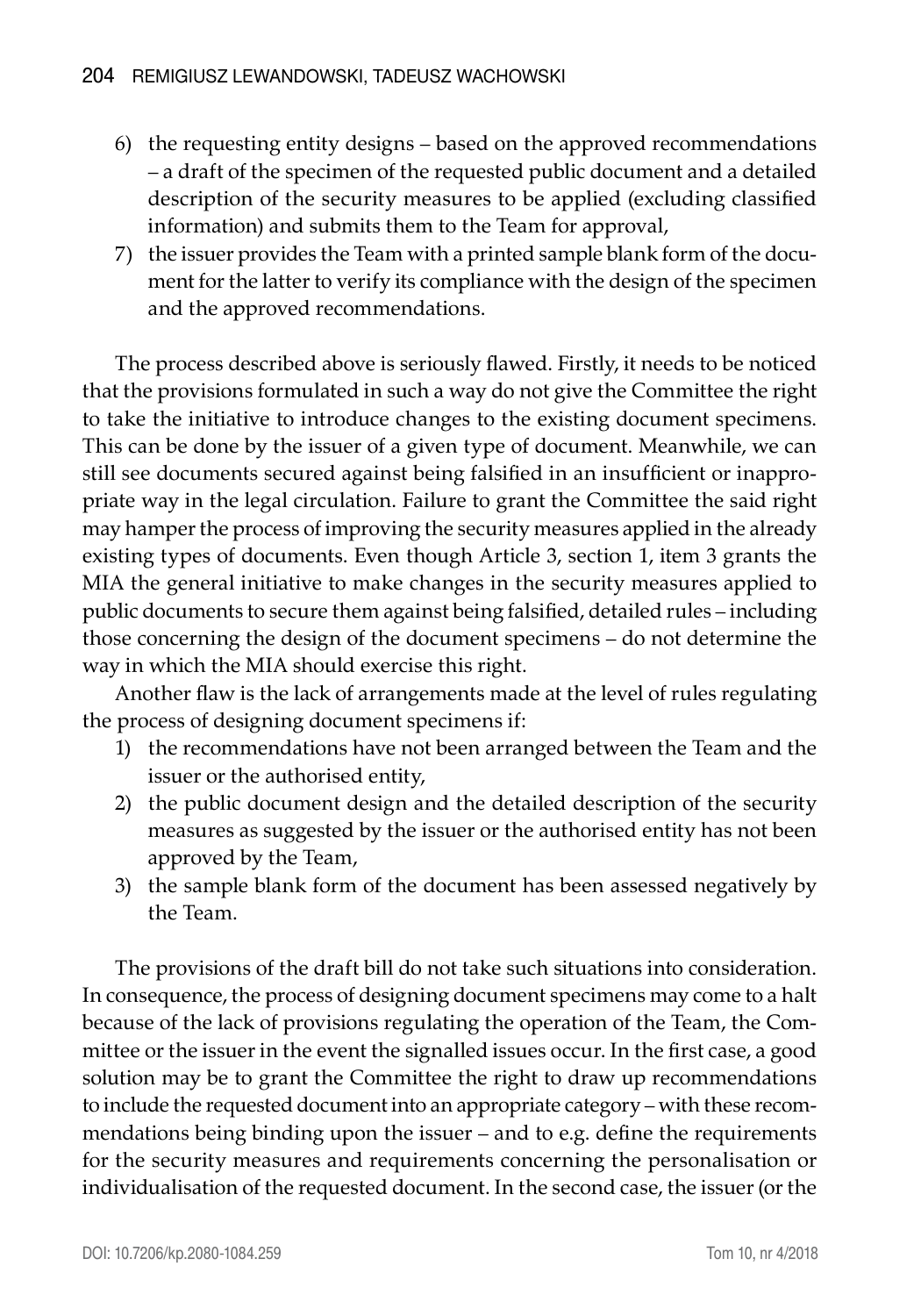authorised entity) should be obliged to submit a corrected version of the design of the requested public document and of the detailed description of the security measures to be applied within a clearly specified deadline. In the third case, the issuer (the authorised entity) should be obliged to submit a corrected sample blank form of the requested document within a clearly specified deadline.

# **Production of blank forms of public documents and controlling public document producers**

# **First category documents and monopoly**

The draft bill gives monopoly to produce blank forms of first category documents<sup>18</sup> to a company wholly owned by the State Treasury and whose core business is producing document blank forms and sheeted forms, with a seat and a production facility where document blank forms are produced in the Republic of Poland, with a valid, certified, and supervised safety management system proved to be compliant with ISO 14298:2013 (Article 17, sections 1 and 2). Moreover, the draft bill lays down that if it is impossible for the said entity to produce certain first category documents, the blank forms in question may be produced by another entity (Article 17, section 6).

The legal monopoly constructed in such a way raises major doubts. It is especially important to notice that the draft bill does not name the Polish Security Printing Works (PWPW) directly as the company producing first category document blank forms, although it is now the only entity that fulfils the conditions defined in the draft bill. However, not naming PWPW as the sole producer of the group of blank forms in question makes the draft bill flawed because it does not take into consideration situations in which there is more than one entity fulfilling the conditions defined in Article 17. It is therefore necessary to include provisions that would make it possible to select the contractor from among companies who fulfil the said conditions or to simply give the monopoly to PWPW. Also, the draft bill's failure to include a requirement of a clean criminal record of employees of the said sole producer of blank forms shall be considered as something negative, although such a requirement exists for producers of second and third category document blank forms and for first category document blank forms producers named in the event the sole producer is unable to fulfil an order.

<sup>&</sup>lt;sup>18</sup> Except for official ID cards of various services, which may be produced by the Internal Security Agency (PL: ABW).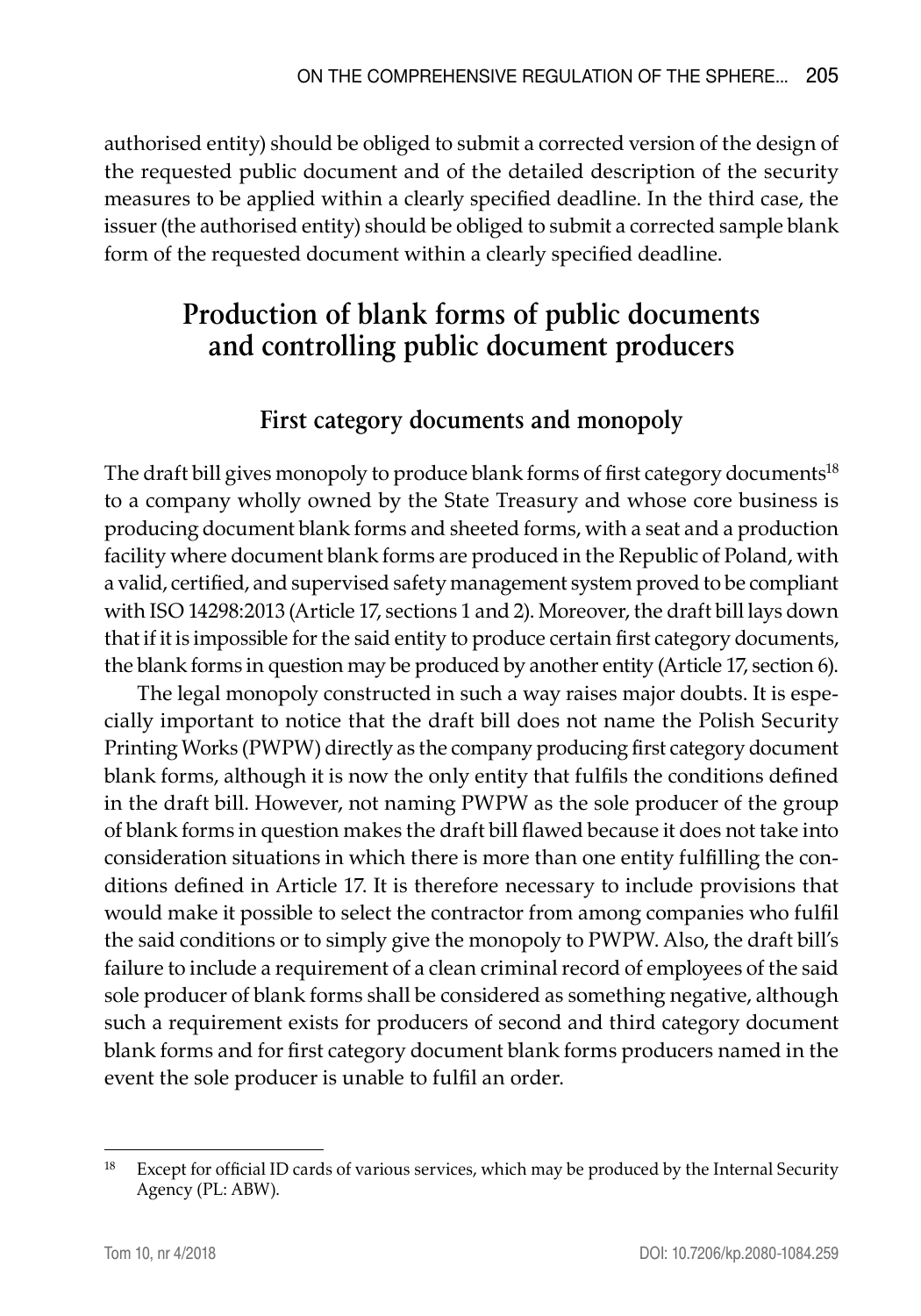The issue of monopoly is related to the issue of compliance of the drawn up provisions with Directive 2014/24/EU of the European Parliament and of the Council of 26 February 2014 on public procurement.<sup>19</sup> The said directive concerns awarding public procurement contracts and competitions. It does not apply, however, to public procurement contracts and competitions to an extent to which the protection of the fundamental interest of a given member state in the area of security may not be granted by less invasive means, e.g. by imposing requirements aimed at the protection of the confidential nature of information published by the ordering authorities. Neither does it apply to public procurement contracts nor competitions to an extent to which the application of the directive would oblige a given member state to provide information whose disclosure would be considered by the disclosing member state as against its fundamental interest in the area of security.<sup>20</sup>

It is reasonable to refer in this context to a judgement of the Court of Justice of the European Union (hereinafter: CJEU) issued on 20 March 2018 in case C-187/16 regarding the legal monopoly to produce certain official documents given under an act to an Austrian company Österreichische Staatsdruckerei GmbH (hereinafter: ÖS). The CJEU decided that "by having awarded, without an EU-wide call for tenders, service contracts for the production of chip passports, emergency passports, residence permits, identity cards, credit card-sized driving licences and credit card-sized vehicle registration certificates directly to Österreichische Staatsdruckerei GmbH and by maintaining national provisions which require contracting authorities to award those service contracts directly to that company, without an EU-wide call for tenders, the Republic of Austria has failed to fulfil its obligations (...)". Interestingly enough, the opinion of the Advocate General regarding the case at issue was presented on 20 July 2017 and included a number of arguments raised by the CJEU in its judgement. The arguments presented by the Advocate General (and by the Commission and CJEU in the course of the case) refer to an Austrian company, but they significantly question the compliance of the provisions of the draft bill discussed here with EU law in the area of legal monopoly in Poland. Meanwhile, the draft bill comes with an opinion on its compliance with EU law, dated 11 December 2017, according to which "the draft bill is not against EU law."21 The opinion was signed by the then-Undersecretary of State at the Ministry of Foreign Affairs, J. Czaputowicz. The MFA's lack of any doubt in a situation in which

<sup>19</sup> OJ EU L 94 as amended.

<sup>20</sup> Article 15, section 2 of Directive 2014/24.

<sup>21</sup> Ref. DPUE.920.1941.2016/17.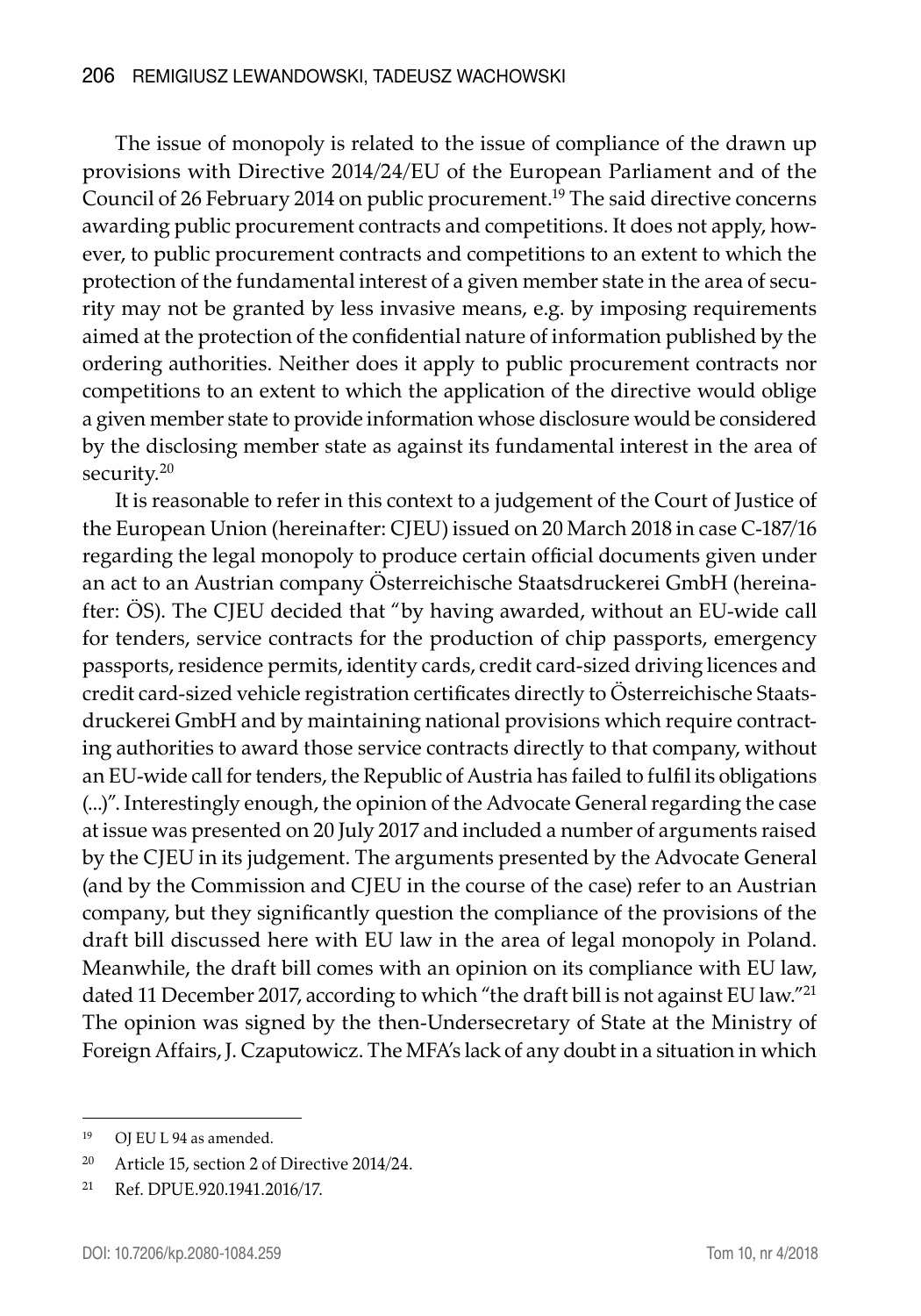there is a case before the CJEU that concerns provisions similar to those included in the draft bill and when there is an opinion of the Advocate General shall be considered at least odd and implying a significant problem with professional competence at MFA.

Looking at the draft bill in the light of the abovementioned judgement, it is especially necessary to consider selected arguments made by the Commission and the CJEU that point to Austria's breach of EU regulations in the context of the monopoly on public documents given to ÖS by way of an act, making it impossible to apply exceptions from the directive:

- 1) no indirect or direct share of the state in ÖS' ownership structure,
- 2) no domestic regulations in the area of the mechanism of the state's control over ÖS,
- 3) a possibility (based on domestic regulations) to award contracts for documents to entities other than ÖS, especially in a situation in which ÖS is unable to fulfil particular orders,
- 4) no proof that only administrative inspections that Austrian authorities may perform to check ÖS can ensure the required level of confidentiality of orders and that Austrian authorities may not perform the required administrative inspections to check companies other than ÖS with a seat in Austria (or in another member state).

The first argument does not apply to the draft bill because the draft bill names a company wholly owned by the State Treasury. The argument is related to the second argument, which concerns the fundamental mechanisms of state control over monopolists. The status of a company wholly owned by the State Treasury makes it easier to implement special control mechanisms to be applied to it. The state's ownership control of the company gives it a range of options to control the operations of the company more thoroughly and lets it exercise its rights as the shareholder (sole shareholder in the case in question) as stems from the Commercial Companies Code. In the case of PWPW, the special entitlements of the State Treasury (represented by MIA), referring to the matter at issue, can be found in the company's articles of association. The following appear to be particularly noteworthy:

- 1) right to obtain all information and explanations concerning the company's operations from the Management Board and the Supervisory Board – upon request,
- 2) right to obtain information about any significant changes in the Company's financial and legal situation,
- 3) required approval to dispose of intangible and legal assets, tangible assets, and long-term investment projects of the value exceeding PLN 5 million.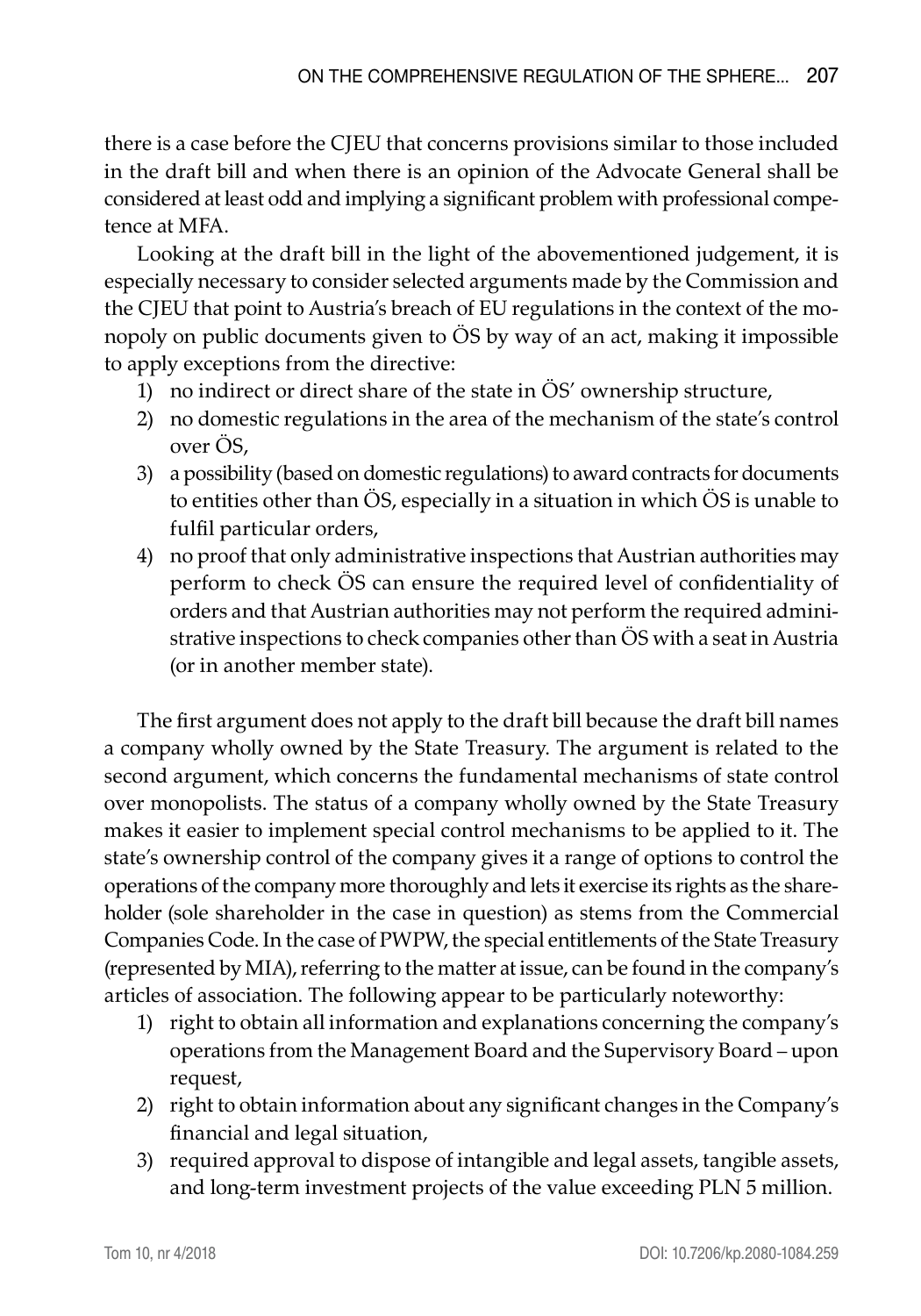Additional rights in the area of controlling the producer of first category document blank forms result from the provisions of the draft bill in question and include controls performed by the MIA and the Head of the Internal Security Agency in the area of having a system of safety management in place and of blank form production taking place in the Republic of Poland (Article 22, section 1).

The abovementioned range of the state's instruments to control the document blank forms producer in Poland is quite narrow, especially in the context of the CJEU's judgement issued in case C-187/16. It seems that giving the monopoly in question needs to involve a necessity for the state to impose certain restrictions on the blank form producer, which other entities will find impossible to comply with, especially private companies, with these restrictions improving the level of safety related to the production of public document blank forms at the same time. An example of such restrictions could be the extended ownership rights provided for in PWPW's articles of association. And so the draft bill should feature additional rights granted to state administration, including:

- 1) obligatory information about the business agreements concluded with other entities (to eliminate the risk of the producer's business cooperation with countries which are hostile to the Republic of Poland) together with the terms of reference of these agreements,<sup>22</sup>
- 2) obligatory information about the financial situation of the producer, covering the current profit and loss account, balance, and cash flow,
- 3) the MIA's entitlement to approve the producer's conclusion of business agreements with other entities (to eliminate the risk of the producer's business cooperation with countries which are hostile to the Republic of Poland),
- 4) obligatory information about the producer's legal disputes,
- 5) obligatory control of selected business agreement concluded by the producer – to be performed by the Internal Security Agency,
- 6) Internal Security Agency's continuous counterintelligence monitoring of the producer's operations,
- 7) the MIA's and the Internal Security Agency's control of the producer's compliance with the conditions required in the area of security of production of first category document blank forms.

The administrative rights formulated in such a way increase the level of security related to the production of document blank forms on the one hand, and on the other, in practice, make it impossible to award contracts to entities other than with

<sup>&</sup>lt;sup>22</sup> Such cooperation increases the risk of information concerning the applied security measures and the document production process being intercepted by the intelligence services of hostile countries.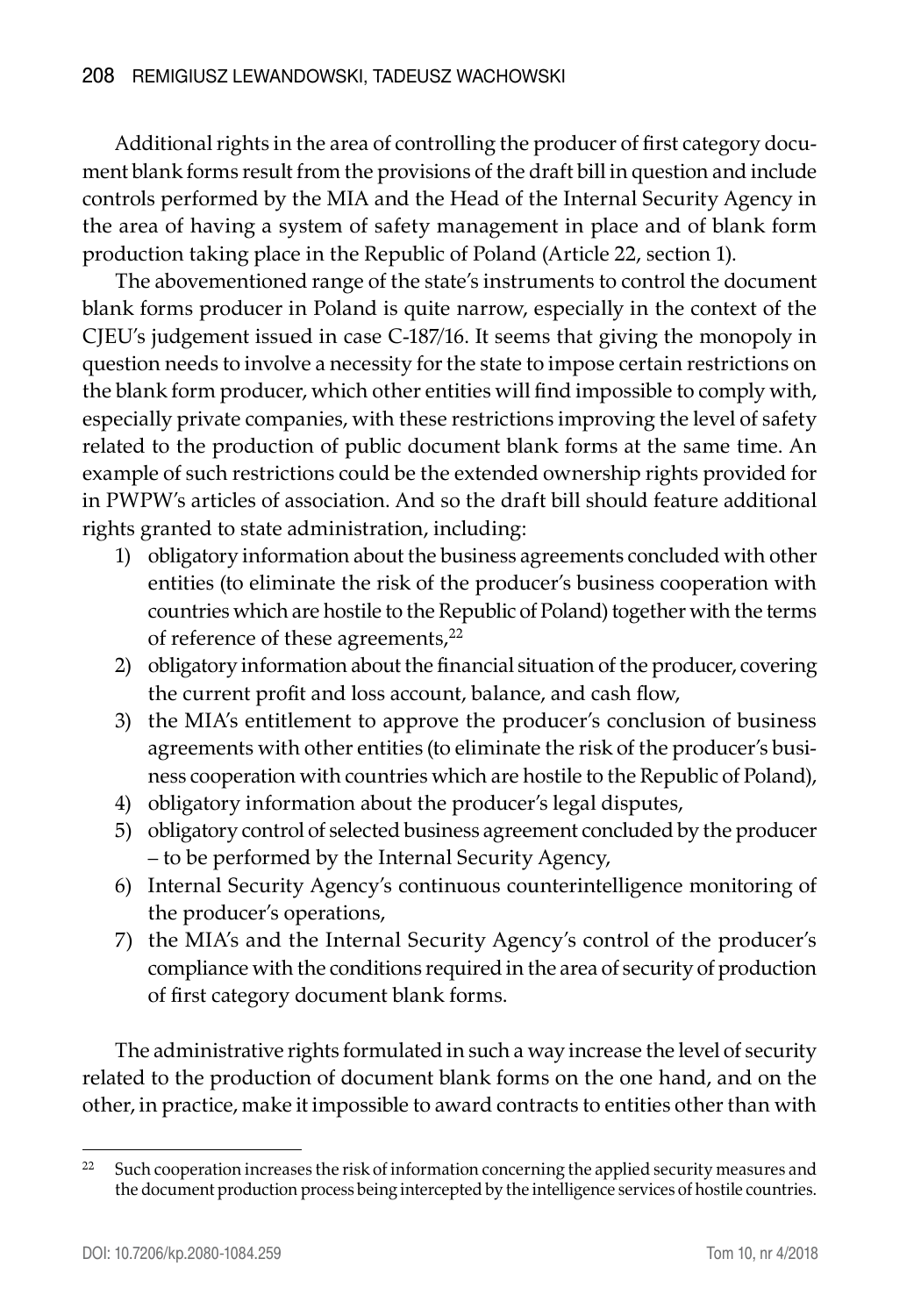the State Treasury's majority holding. They also act as an answer to the CJEU's arguments implying that Austrian administrative controls may be carried out in other companies seated in Austria than ÖS.23 Item 3) may seem controversial, but when it comes to PWPW, the limitations of competence of the board to the benefit of the state (formally: of MIA exercising their shareholding rights) function and refer to obtaining an approval – required based on the articles of association – for transactions exceeding the value of PLN 5 million. Item 7), in turn, seems to be obvious since an analogous control is to be carried out pursuant to Article 22, section 1, item 2) in relation to second and third category document blank form producers. Thus, adopting special requirements for production security with respect to the first category document blank form producer seems all the more reasonable. For security reasons, they could be secret.

A point to be made here is that the extension of the business of blank form producers to include blank form personalisation<sup>24</sup> could be an additional argument for a state-controlled monopoly since disclosing personal data of citizens to entities other than those with the state's majority shareholding in their structure could significantly compromise identification security. In his opinion, the CJEU's Advocate General addressed the issue of a justified necessity to process citizens' personal data in their own countries only. What is more, the technological linkage of the personalisation process with the process of blank form production effectively secures a document against being falsified.<sup>25</sup>

The third group of arguments raised by the CJEU concerns a possibility (based on domestic regulations) to award contracts for documents to entities other than ÖS, especially in a situation in which ÖS is unable to fulfil particular orders. The observation leads to the conclusion that the inclusion of a possibility to entrust the production of strategic blank forms of documents to entities other than the originally designated monopolist in some situations into national regulations lowers the credibility of the argument concerning the necessity to entrust the production to the sole producer on account of order confidentiality and the risk of breach of state security. If a state's domestic regulations provide for a possibility to entrust the production of document blank forms (in special situations) to a different entity (i.e. other than the monopolist), it means that the argument for production confidentiality and ensuring security through monopoly is not dominant. The Commis-

<sup>23</sup> Case C-187/16, paragraph 85.

<sup>&</sup>lt;sup>24</sup> In Poland, vehicle registration cards and driving licences are personalised at PWPW, and personal ID cards and passports – at the Centre for Document Personalization MIA.

<sup>25</sup> M. Goc, *Skuteczność zabezpieczeń polskich dowodów rejestracyjnych*, "Człowiek i Dokumenty" 2010, 17, pp. 6–7.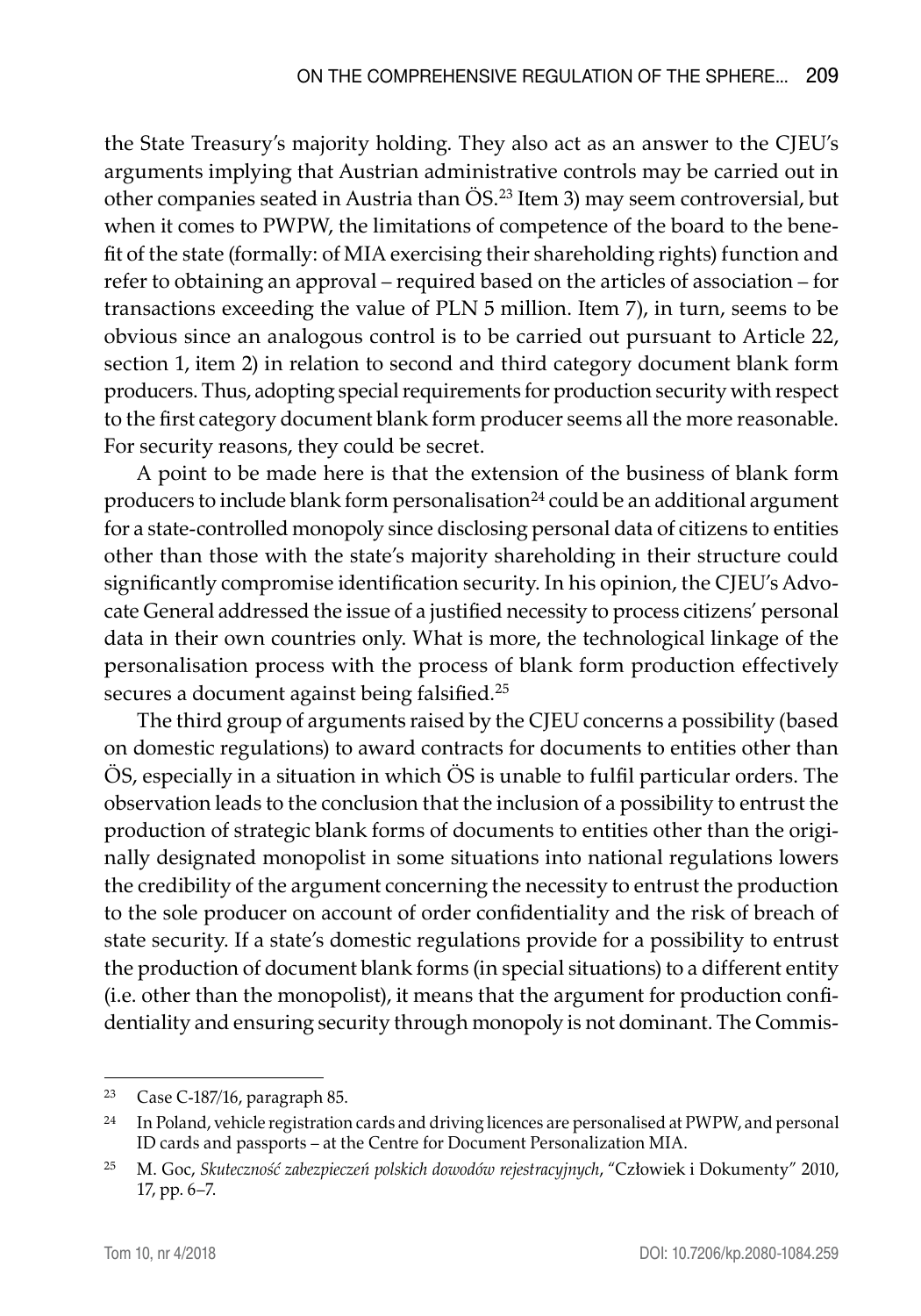sion made it clear that "as regards confidence in the undertaking carrying out the printing service in relation to residence permits, the Commission contends that the argument put forward by the Republic of Austria cannot be accepted since the Austrian authorities can also award printing contracts for secure documents to undertakings other than ÖS (...)."26 Meanwhile, the draft bill in question features an analogous provision that makes it possible to entrust the production of first category document blank forms to entities other than that specified in the already discussed Article 17, section 1 and 2. According to the drafted Article 17, section 6, if it is impossible for the sole producer to produce first category document blank forms according to the conditions defined by the issuer of the document, $^{27}$  the blank forms may be produced by another entity.

There are certain requirements defined for the abovementioned "different entity" authorised statutorily to produce first category document blank forms, but these requirements shall not be considered particularly strict. Such an entity shall:

- 1) pursue an activity whose object involves producing document blank forms and sheeted forms (Article 18 in relation to Article 17, section 6),
- 2) comply with the requirements for the security of production of blank forms of public documents (Article 18 in relation to Article 17, section 6),
- 3) if it performs a contract requiring access to information classified at least as confidential (PL: *poufne*) – it shall hold an appropriate facility security clearance (Article. 18 in relation to Article 17, section 6),
- 4) be a holder of a level one facility security clearance (Article 17, section 6),
- 5) have a production facility where blank forms would be produced, located in the Republic of Poland (Article 17, section 6),
- 6) have a valid, certified, and supervised safety management system confirmed by a certificate of conformity with ISO 14298:2013 – if having such a system in place is required under EU regulations for the production of certain documents (Article 17, section 7),
- 7) make sure that the persons engaged in the production of blank forms have not been sentenced for an intentional crime against the credibility of documents, economic turnover, and common security (Article 19, section 1),
- 8) have the technical and technological potential to fulfil the necessary orders and to guarantee the security of the production of blank forms (Article 19, section 3),

<sup>26</sup> Case C-187/16, paragraph 54.

 $27$  Or in the case of notarial documents – defined by the National Notary Council.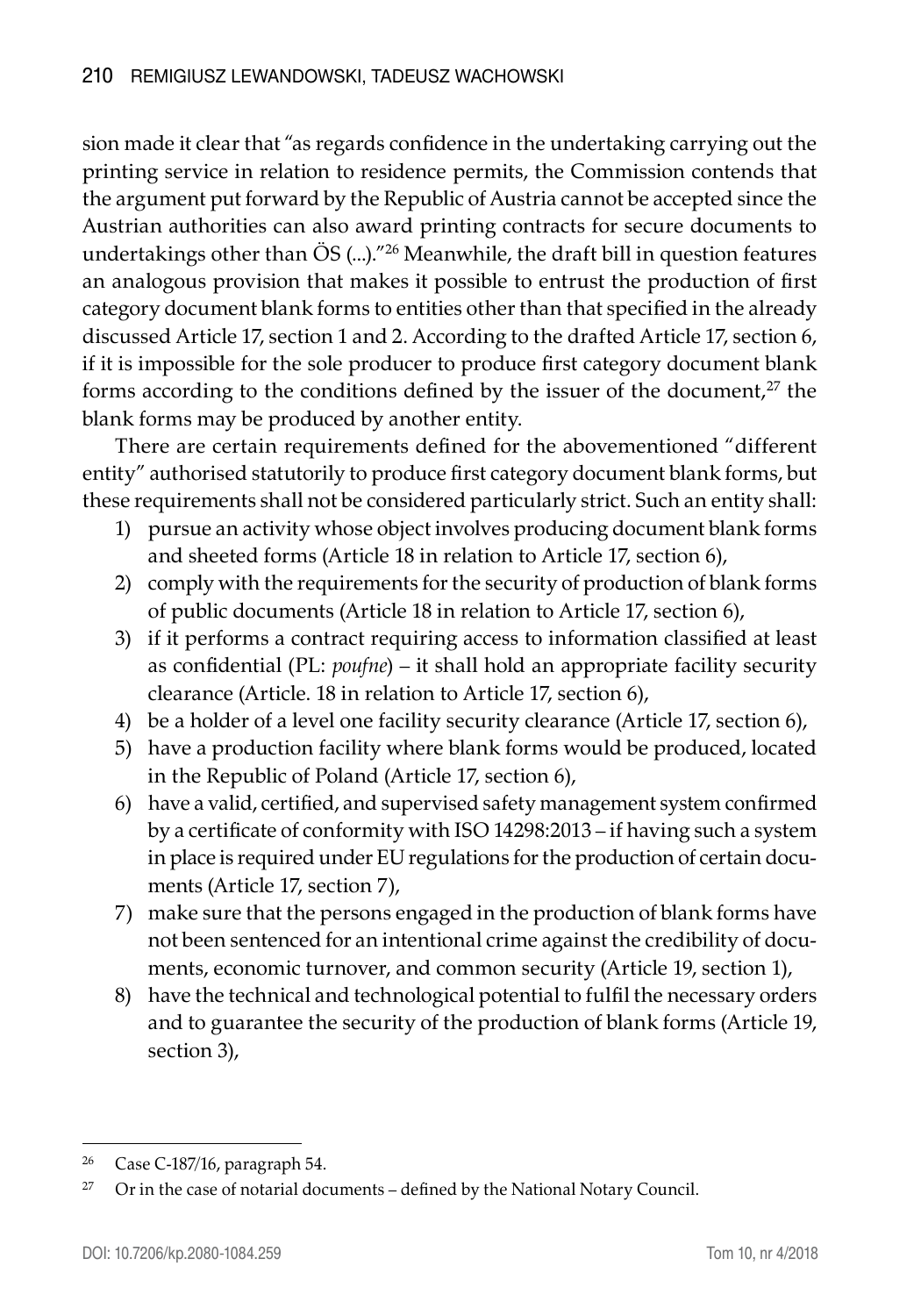9) have internal rules of security of blank form production in place and keep records to prove that these rules are applied in practice, and make these records available for inspection – at the MIA's request (Article 19, section 4).

The requirement defined in the abovementioned item 2) regarding the assurance of production security covers, in particular, the security of technical documentation, keeping records of production resources, safe storage of production resources, security of production and storage rooms, keeping records of access to such rooms, issuance of produced blank forms to authorised persons, documented disposal of production waste, security of transportation of production resources and blank forms, keeping records of employees engaged in the production of blank forms, training of employees in the area of the requirements related to the security of blank form production.

While the abovementioned requirements can be regarded as justified, it needs to be stressed that in the light of CJEU's judgement in question, the very consent to an option to entrust the production of blank forms of strategic documents to another entity (i.e. other than the sole producer controlled – in a special way – administratively by the state and with the state's major shareholding in its capital structure) weakens the arguments for the necessity to establish a monopoly for reasons concerning confidentiality and security of production. It seems therefore that upholding the provisions regarding monopoly would require – in order to be compliant with EU law – excluding the option to entrust the production of first category document blank forms to other entities from the draft bill.

The fourth group of arguments raised in the CJEU's judgement pertains to the necessity for a member state to prove that only the administrative controls that the authorities may subject the monopolist to can guarantee the required confidentiality of orders for the production of documents, and that it is necessary to have proof of the inability to carry out such controls in other companies than the sole producer of the documents in question. This analysis suggests an extension of the range of the state's controlling options to include solutions that improve the security level and at the same time it is impossible to apply them to other entities than those owned by the state. The objectives such controlling solutions serve seem to be difficult to achieve using other tools. And so a set of well-defined administrative controls to subject the sole producer to and the special duties imposed on the sole producer included in the draft bill may act as a reasonable justification to apply exceptions from Directive 2014/24/EU.

Setting the prices of the first category document blank forms is a separate issue. As regards the domestic market of document blank forms, a monopoly may be considered justified by reasons related to both state security and the economy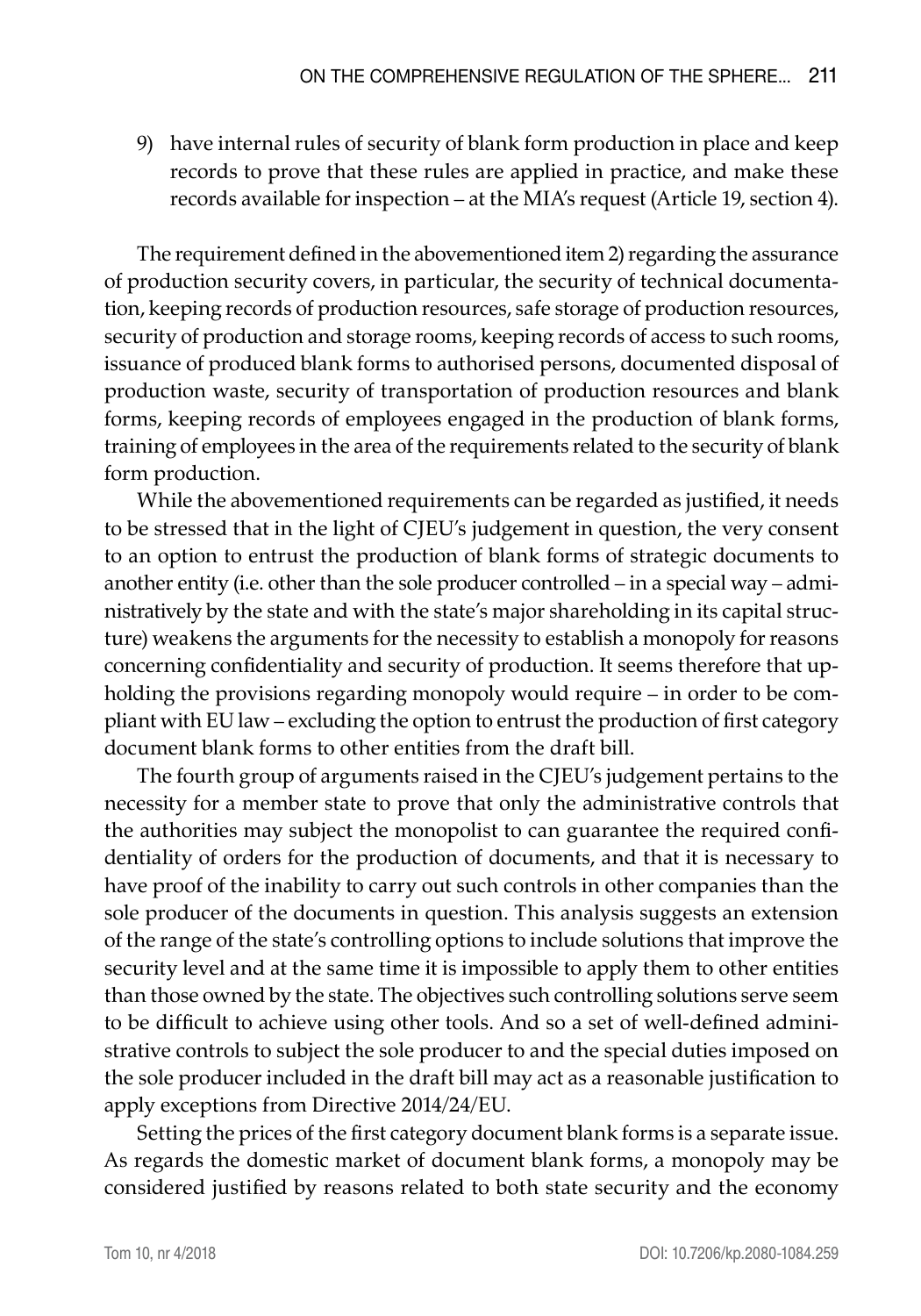(economies of scale, subadditivity, etc.).28 Yet, a monopoly, especially a legal one, is surely a phenomenon carrying a significant risk of generating economic losses and producing goods (rendering services) of reduced quality. It is hard not to reach for arguments from the area of neoclassical economics, which imply that a monopoly leads to the suboptimal allocation of resources and, in effect, to losses in social prosperity,29 especially compared to conditions existing in a perfectly competitive market. Perfect competition guarantees that the marginal costs and marginal revenue become levelled out in the long run, producing a specific level of production in effect. Monopolists do not level their marginal costs with their marginal revenue – they have no motivation to lower the costs. As a result, by reducing the production volume and setting a higher price, they generate additional profit with a loss in social prosperity.

In such circumstances, in order not to cause the said market dysfunctionalities to happen, every monopoly shall be subject to controlling in two aspects:

 $\Box$  in the scope of the set prices,

 $\Box$  in the scope of the quality of the provided services and produced goods.

Unfortunately, the draft bill does not implement the said controlling mechanisms. Such a controlling mechanism is certainly not the price setting procedure defined in Article 17, section 5, i.e. setting the price in an agreement concluded between the issuer and a company, taking commercial principles and public interest into account. The generally formulated pricing conditions are not clear and, in consequence, may lead to abuse of the monopolist position and to economic inefficiency. There is no doubt that the price setting procedure shall be significantly changed in the draft bill so that the prices are not imposed by the monopolist, but result from objective reasons and stimulate actions aiming to reduce costs at the same time. In the light of the above, it is reasonable to adopt a statutory restriction in the area of prices for public documents. Such a restriction may take the form of:

- $\Box$  a maximum level of margin I (%), which does not, unfortunately, limit the monopolist's ability to apply excess direct costs,
- $\Box$  setting the price at a level similar to the market level, which requires, however, setting these market prices beforehand, which is quite difficult in practice because of the often incomparable products and the confidentiality of such type of data.

<sup>28</sup> R. Lewandowski, *Contemporary Monopolies in the Polish Economy – A Case Study of PWPW*, "Oeconomia Copernicana" 2014, 5(3), pp. 127–152.

<sup>29</sup> M. Dietl, *Proces monopolizacji i niepewność*, Warszawa 2010, p. 54.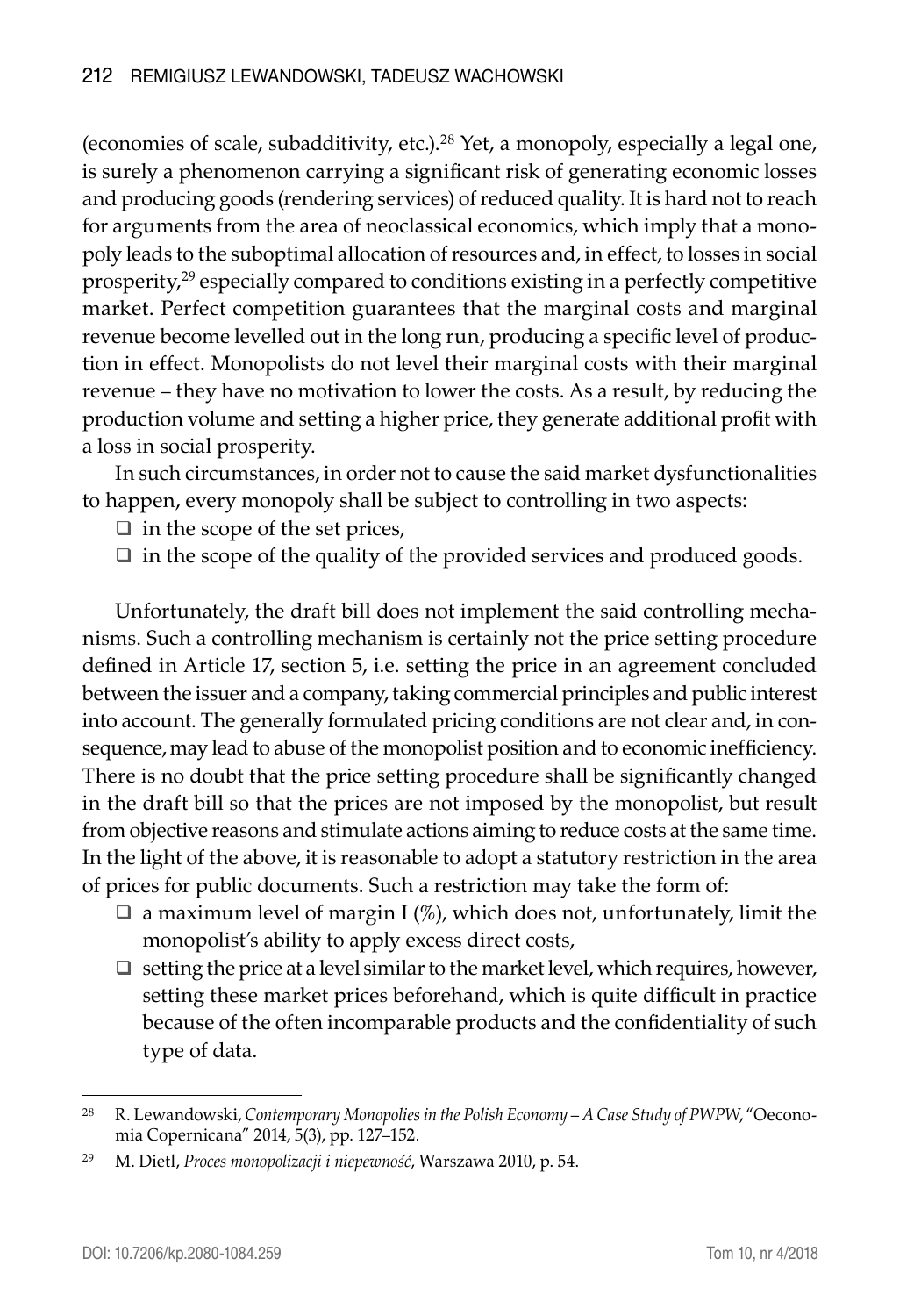Therefore, a solution that seems to be implementable in practice is to limit the monopolist's chance for abuse by means of a statutory determination of the maximum level of margin I (in percentage terms). In addition to that, in extra-statutory terms, it seems reasonable to enhance the position of the State Treasury with respect to monopoly by adopting a strong, fact-oriented mechanism of ongoing control of the company's financial situation, especially in the area of setting its costs. Such kind of control should be aimed at eliminating any potential attempts of the company to inflate costs and at promoting an appropriately high effectiveness of the pursued activity. Such control should take place at the level of the Supervisory Board and be effected by a specialised Committee for Finance.

# **Second and third category documents**

According to the draft bill, the production of second and third category document blank forms is not monopolised and may be provided by both the producer of first category documents and other entities defined in Article 18. The conditions which such "other entities" have to fulfil are analogous to those discussed in part 4.1. – in relation to an alternative (i.e. other than the sole) producer of first category document blank forms. One of the requirements is that the persons engaged "in the production of public document blank forms" have a clean criminal record (Article 19, section 1). However, a requirement formulated in such a manner is unclear. It is hard to say if it applies to persons engaged directly in the production process or to a broader category of employees. Given the nature of the analysed business activity pursued and its impact on state security, it seems justified to apply this requirement to all employees employed at entities engaged in the production of second and third category document blank forms, and in particular of first category document blank forms.

Moreover, the detailed requirements for the security of the production of the blank forms included in the categories at issue are to be defined in the MIA's regulation. The control of blank form producers is limited to the MIA's and the Head of the Internal Security Agency's verification performed in the area of the criminal record of persons engaged in the production of blank forms and in the area of compliance with the requirements discussed above (Article 22, section 1, item 2).

### **Issuer's obligations and the Public Document Register**

The draft bill imposes a range of obligations on the issuer of public documents. The following shall be considered in particular: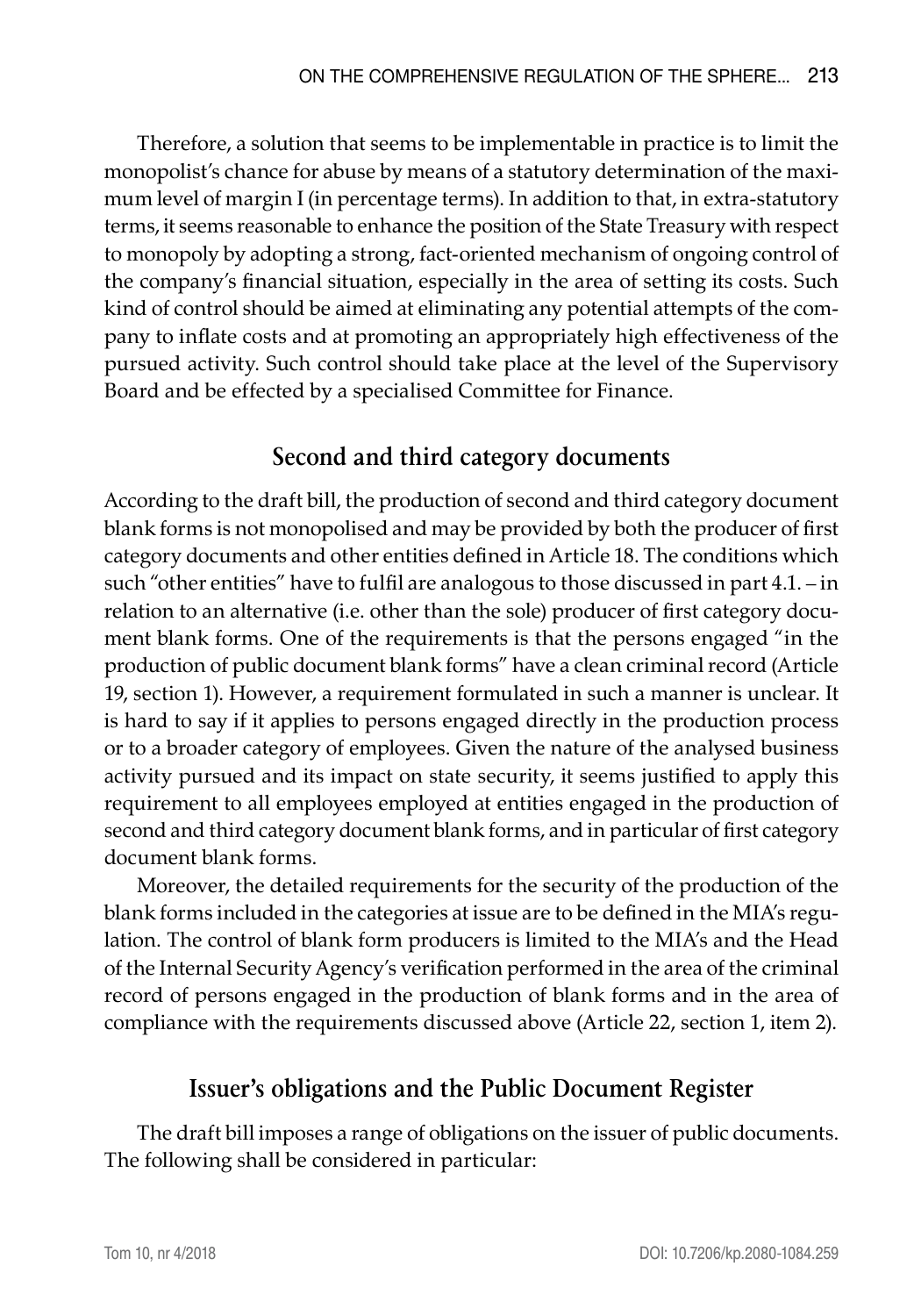- 1) publishing graphic files and certain data concerning a new specimen of a public document on the issuer's website (Article 34, section 1),
- 2) providing the MIA with detailed data and information concerning a given public document (Article 34, section 2 and 3), necessary to keep the Public Document Register,
- 3) providing chiefs and heads of the police, Border Guard (PL: SG), Internal Security Agency (PL: ABW), Central Anti-Corruption Bureau (PL: CBA), and MIA with specimens of first and second category documents (Article 35, section 1),
- 4) providing the MIA with specimens of third category documents at the minister's request (Article 36, section 1),
- 5) providing the MIA with documents returned by their holders, showing to be damaged as a result of technical defects (Article 37),
- 6) granting access to a document's technical documentation at the MIA's request (Article 39, section 1).

The abovementioned obligations will guarantee a smooth flow of information regarding public documents among entities responsible for state security. Nevertheless, in the light of the draft bill it seems that these obligations concern rather public documents with new specimens, and so they ignore the necessity to form a consistent body of knowledge regarding the documents already being in circulation. The provisions of Article 36, section 2 deserve credit, in turn, because they allow to provide entities offering expert and education services in the area of documents with document specimens. Such an entitlement may significantly improve the level of social awareness in the field of document security, and facilitate the practice of experts dealing with document protection and authentication.

Moreover, the obligation to notify the MIA of any identified acts of documents being falsified and of opinions of experts in this domain by enumerating particular public institutions appears to be a good solution (Article 40). This will make it possible to centralise the knowledge of document falsification since such information is to be an element of the Public Document Register (Article 45, section 1, item 6). The Public Document Register is kept by the MIA and includes (Article 45, section 2):

- 1) graphic files of a document specimen,
- 2) document description (especially including the date of the specimen being introduced into the system, the starting date of issuance of the document based on the specimen in question, the ending date of issuance of the document based on the specimen in question, and the document's validity period),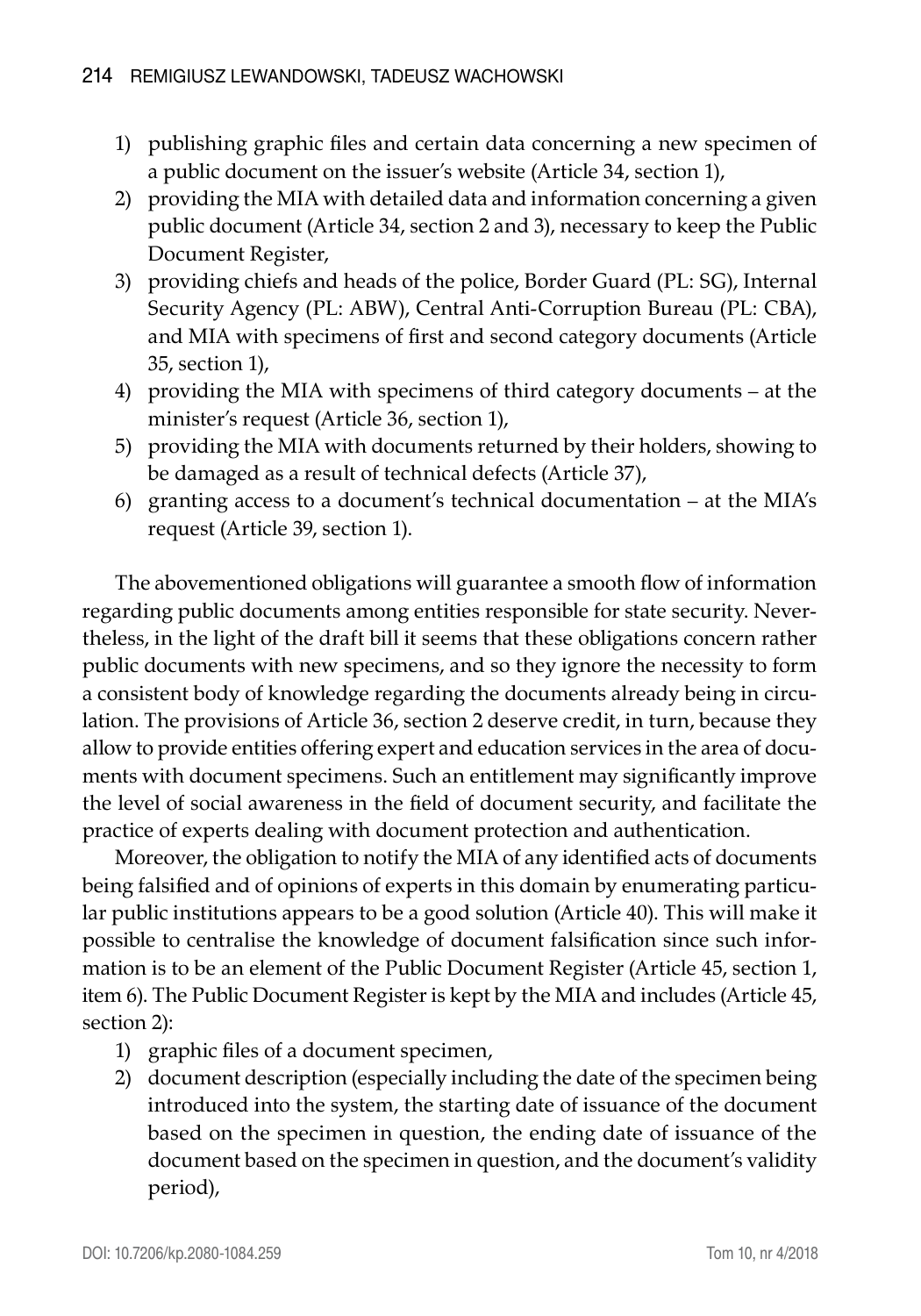- 3) graphic files illustrating the elements of the protection measures to be applied for the purpose of first and second level authentication – including a description of the process of authentication,
- 4) names of the security measures applied for the purpose of third level authentication of documents (excluding classified information),
- 5) information concerning the producer, the circulation volume, the list of individual labels,
- 6) information about instances of a public document being falsified.

Additionally, the register may contain scanned copies of distinguishing features of falsified documents and descriptions of the committed acts of falsification (Article 46, section 3) as well as data of documents that have expired. The register is therefore a database for a broad range of cases related to public documents – regarding both the security measures and data concerning the production process and the identified instances of falsification. Such a base will serve as a great tool, useful to both specialists dealing with document authentication and to persons designing documents and the related security measures. An extensive knowledge of falsification practices makes it possible to prepare oneself to counteract these practices and secure the documents in circulation better. Importantly enough, as for the data referred to in 1–3, the register will be available to the public (Article 47, section 1), which may considerably improve the level of citizens' knowledge about documents and basic security measures, and thus protect them better against document falsification practices.

# **Conclusion**

A legislative initiative to regulate the sphere of public documents is certainly necessary. The current atomisation of responsibility and competence in the area of designing public document specimens and selecting the security measures to be applied makes it impossible to speak of an efficient system of public document management being in place in Poland. And this is an issue of great importance, directly affecting the state's public and economic security. The government's draft bill on Public Documents of 20 December is an attempt at addressing this issue. However, the draft bill contains a range of flaws which not only weaken the designed system of document security but also seem to be at variance with EU law, especially in the context of the CJEU's judgement issued in case C-187/16.

This article reviews and assesses the draft bill, with the performed analysis offering a set of conclusions concerning particular matters regulated by the draft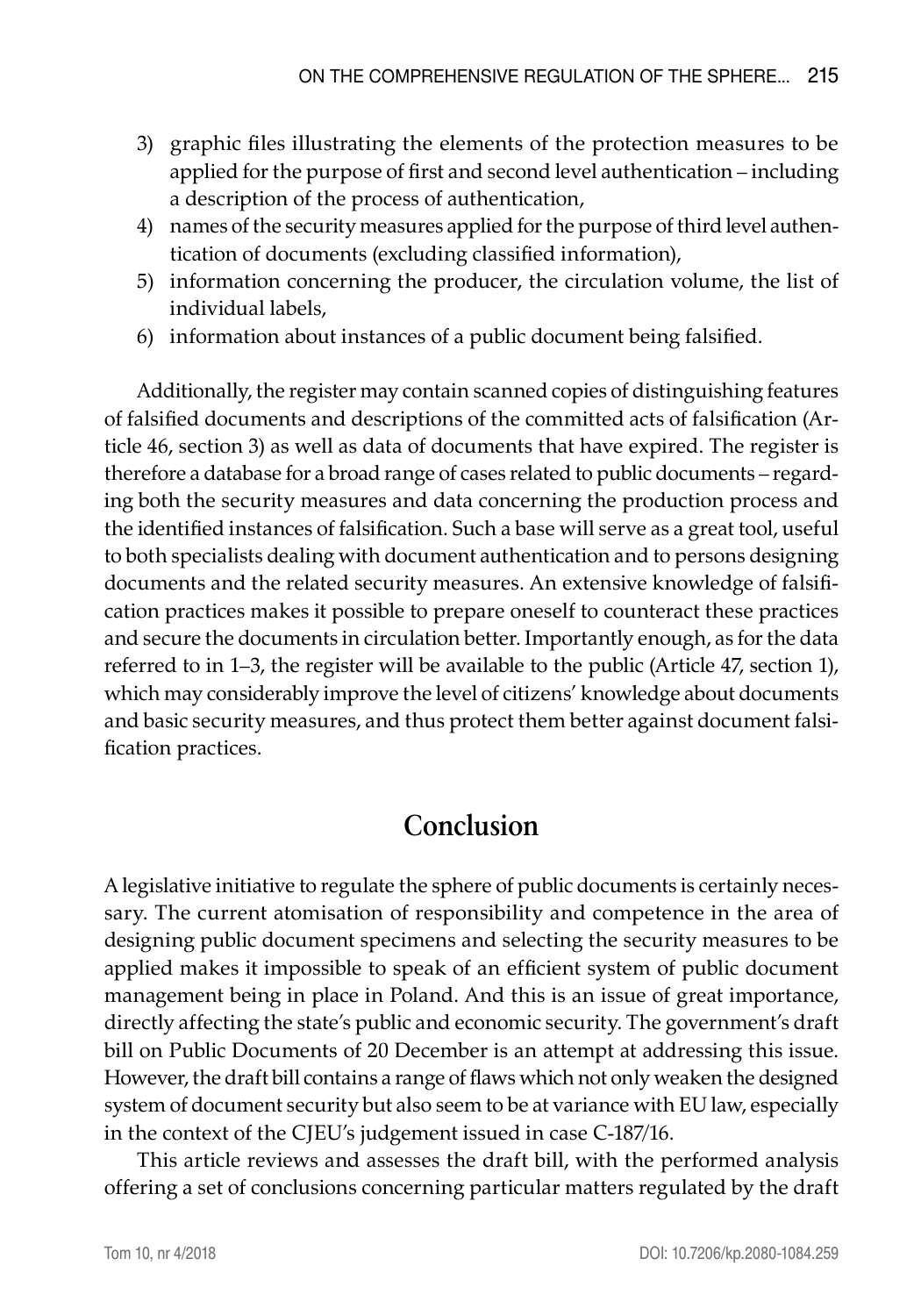bill in question. It seems that in order to make the devised system of public document security function in an optimal manner and to make the drawn up regulations compliant with EU law, it is necessary to correct a number of provisions of the draft bill at issue. It appears especially important to take the following remarks into consideration:

- 1) limiting the range of first category public documents by narrowing it down to documents of a strictly strategic importance to the state's security,
- 2) granting the Committee for public documents the right to take initiative in the area of making modifications to the specimens of the existing public documents,
- 3) supplementing the rules of designing public document specimens with the procedures to follow when:
	- a) the recommendations have not been arranged between the Team and the issuer or the authorised entity,
	- b) the public document design and the detailed description of the security measures as suggested by the issuer or the authorised entity has not been approved by the Team,
	- c) the sample blank form of the document has been assessed negatively by the Team,
- 4) giving PWPW a legal monopoly in the area of producing first category document blank forms or introducing a regulation making it possible to select the sole producer of first category blank forms based on criteria defined in the act,
- 5) introducing a requirement of a clean criminal record, to be applied to all employees of the sole producer of first category document blank forms,
- 6) extending the clean criminal record requirement applied to second and third category blank form producers to include all of their employees, not just those "engaged in the production" of blank forms,
- 7) extending the range of instruments available to the state to control the first category document blank form producer by introducing:
	- a) obligatory information about the business agreements concluded with other entities (to eliminate the risk of the producer's business cooperation with countries which are hostile to the Republic of Poland) together with the material terms of these agreements,
	- b) obligatory information about the financial situation of the producer, covering the current profit and loss account, balance, and cash flow,
	- c) the MIA's entitlement to approve the producer's conclusion of business agreements with other entities,
	- d) obligatory information about the producer's legal disputes,